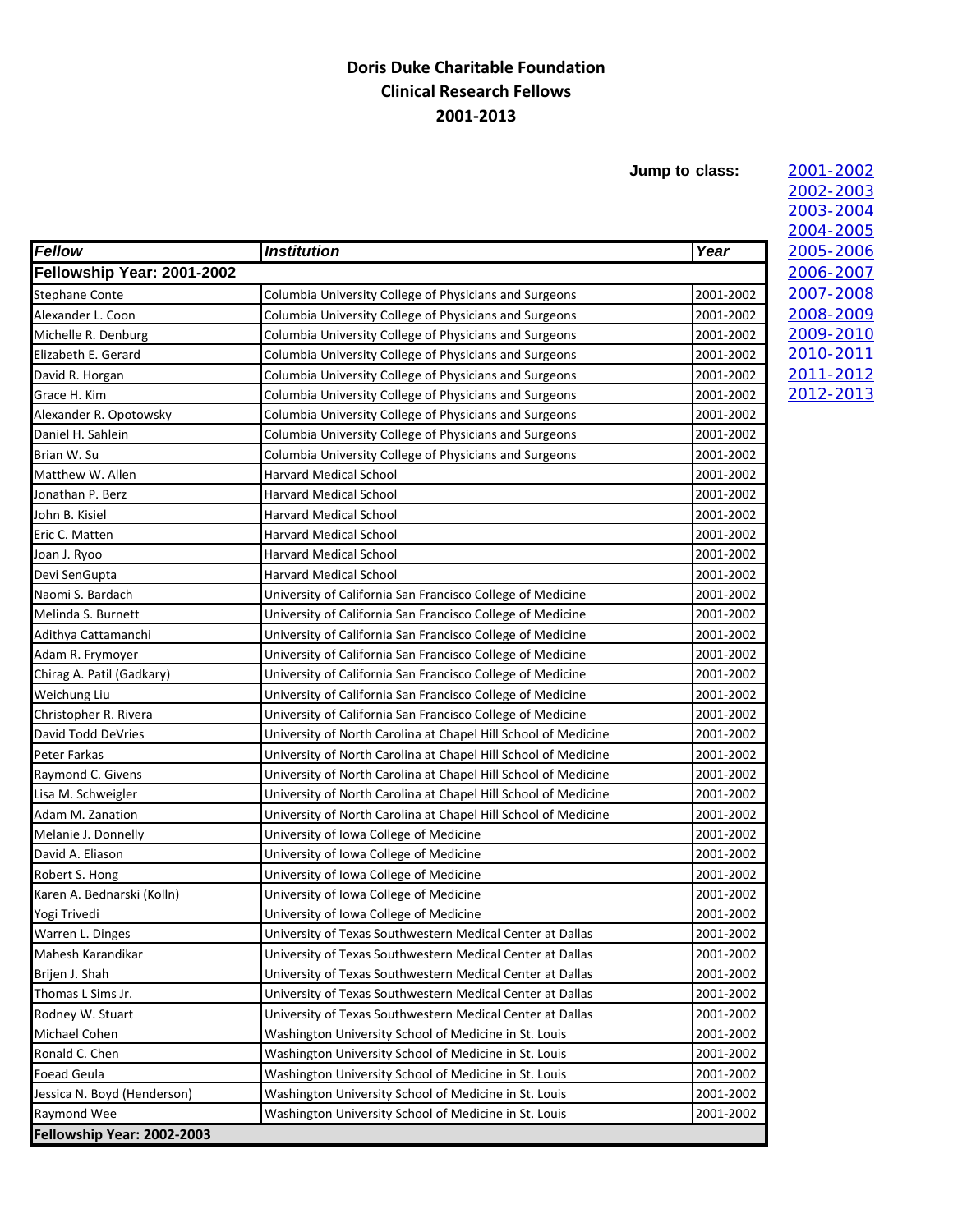| <b>Manlio Goetzl</b>        | Columbia University College of Physicians and Surgeons         | 2002-2003 |
|-----------------------------|----------------------------------------------------------------|-----------|
| Daniel Gomez                | Columbia University College of Physicians and Surgeons         | 2002-2003 |
| <b>Benton Heyworth</b>      | Columbia University College of Physicians and Surgeons         | 2002-2003 |
| Juliette Lee                | Columbia University College of Physicians and Surgeons         | 2002-2003 |
| Aimee Pierce                | Columbia University College of Physicians and Surgeons         | 2002-2003 |
| <b>Brian Reilly</b>         | Columbia University College of Physicians and Surgeons         | 2002-2003 |
| Kristi Monica (Stanton)     | Columbia University College of Physicians and Surgeons         | 2002-2003 |
| Sarina van der Zee          | Columbia University College of Physicians and Surgeons         | 2002-2003 |
| Jamal Harris                | <b>Harvard Medical School</b>                                  | 2002-2003 |
| James Ip                    | <b>Harvard Medical School</b>                                  | 2002-2003 |
| Carlos Ledezma              | Harvard Medical School                                         | 2002-2003 |
| Paul Nguyen                 | <b>Harvard Medical School</b>                                  | 2002-2003 |
| Jenny Sauk                  | Harvard Medical School                                         | 2002-2003 |
| Shawn Sumida                | <b>Harvard Medical School</b>                                  | 2002-2003 |
| Hilda Fernandez             | Mount Sinai School of Medicine                                 | 2002-2003 |
| Jennifer Hirshfeld-Cytron   | Mount Sinai School of Medicine                                 | 2002-2003 |
| Alyssa Humphrey             | Mount Sinai School of Medicine                                 | 2002-2003 |
| Benjamin Kornitzer          | Mount Sinai School of Medicine                                 | 2002-2003 |
| Sharifa Monteith            | Mount Sinai School of Medicine                                 | 2002-2003 |
| Mark Berman                 | University of California, San Francisco                        | 2002-2003 |
| James Berry                 | University of California, San Francisco                        | 2002-2003 |
| Vijay Bhandari              | University of California, San Francisco                        | 2002-2003 |
| Ila Dayananda               | University of California, San Francisco                        | 2002-2003 |
| Jennifer Lee                | University of California, San Francisco                        | 2002-2003 |
| Jonathan Li                 | University of California, San Francisco                        | 2002-2003 |
| Dorian Ramirez              | University of California, San Francisco                        | 2002-2003 |
| Elaine Yu                   | University of California, San Francisco                        | 2002-2003 |
| <b>Eugene Chang</b>         | University of Iowa College of Medicine                         | 2002-2003 |
| <b>Grant Goldsberry</b>     | University of Iowa College of Medicine                         | 2002-2003 |
| Alison Kopelman             | University of Iowa College of Medicine                         | 2002-2003 |
| <b>Scott LeGrand</b>        | University of Iowa College of Medicine                         | 2002-2003 |
| Daniel Leung                | University of Iowa College of Medicine                         | 2002-2003 |
| Matthew Rauen               | University of Iowa College of Medicine                         | 2002-2003 |
| Vani Sabesan                | University of Iowa College of Medicine                         | 2002-2003 |
| Paul Tannous                | University of Iowa College of Medicine                         | 2002-2003 |
| Julia Dombrowski            | University of North Carolina at Chapel Hill School of Medicine | 2002-2003 |
| Kelly Fogleman              | University of North Carolina at Chapel Hill School of Medicine | 2002-2003 |
| Jackson Hamilton            | University of North Carolina at Chapel Hill School of Medicine | 2002-2003 |
| <b>Christine Kistler</b>    | University of North Carolina at Chapel Hill School of Medicine | 2002-2003 |
| Neeta Venepalli             | University of North Carolina at Chapel Hill School of Medicine | 2002-2003 |
| David Chao                  | University of Pennsylvania School of Medicine                  | 2002-2003 |
| <b>Sumeet Garg</b>          | University of Pennsylvania School of Medicine                  | 2002-2003 |
| F. Catherine (Kitty) O'Hare | University of Pennsylvania School of Medicine                  | 2002-2003 |
| Manisha Patel (Shanbhag)    | University of Pennsylvania School of Medicine                  | 2002-2003 |
| <b>Mercedes Torres</b>      | University of Pennsylvania School of Medicine                  | 2002-2003 |
| Alisha Allen                | University of Texas Southwestern Medical Center at Dallas      | 2002-2003 |
| Dan Martin                  | University of Texas Southwestern Medical Center at Dallas      | 2002-2003 |
| Kristie Moss                | University of Texas Southwestern Medical Center at Dallas      | 2002-2003 |
| Gunjan Parikh               | University of Texas Southwestern Medical Center at Dallas      | 2002-2003 |
| Travis Petricek             | University of Texas Southwestern Medical Center at Dallas      | 2002-2003 |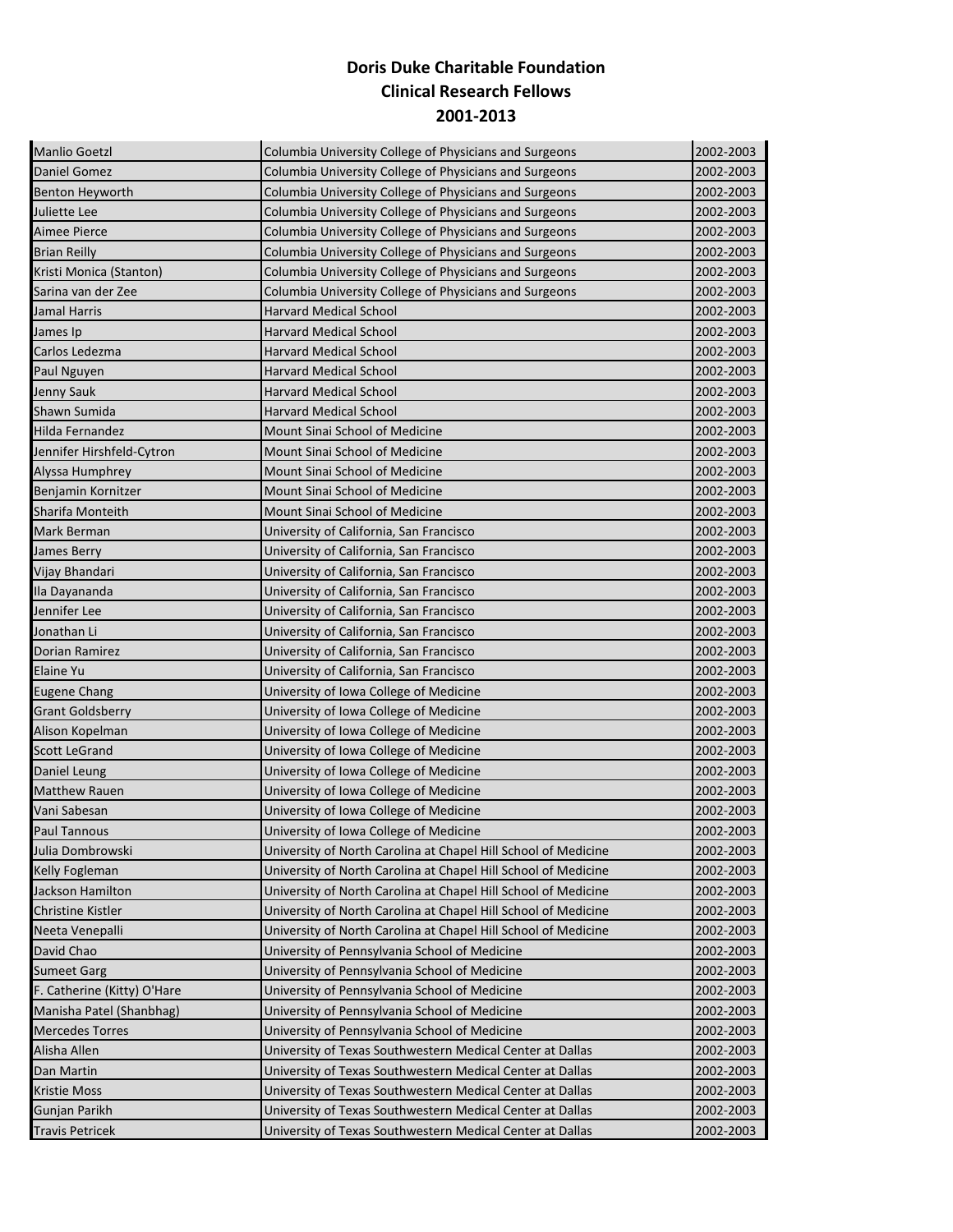<span id="page-2-0"></span>

| Jason Reingold             | University of Texas Southwestern Medical Center at Dallas | 2002-2003 |
|----------------------------|-----------------------------------------------------------|-----------|
| <b>Jason Spaulding</b>     | University of Texas Southwestern Medical Center at Dallas | 2002-2003 |
| Anthony Khalifah           | Washington University School of Medicine in St. Louis     | 2002-2003 |
| Ngoc Minh Le               | Washington University School of Medicine in St. Louis     | 2002-2003 |
| Heidi Sandige              | Washington University School of Medicine in St. Louis     | 2002-2003 |
| Cylburn Soden              | Washington University School of Medicine in St. Louis     | 2002-2003 |
| Sasha Wahab                | Washington University School of Medicine in St. Louis     | 2002-2003 |
| <b>Edward Cho</b>          | Yale University School of Medicine                        | 2002-2003 |
| Patricia Severson (Diaz)   | Yale University School of Medicine                        | 2002-2003 |
| Benjamin Paulson           | Yale University School of Medicine                        | 2002-2003 |
| Adam Pearson               | Yale University School of Medicine                        | 2002-2003 |
| Heather Shelsta            | Yale University School of Medicine                        | 2002-2003 |
| Harsimran Singh            | Yale University School of Medicine                        | 2002-2003 |
| Ha Nichino (Vu)            | Yale University School of Medicine                        | 2002-2003 |
| Fellowship Year: 2003-2004 |                                                           |           |
| Samira Brown               | Columbia University College of Physicians and Surgeons    | 2003-2004 |
| Johnson Chen               | Columbia University College of Physicians and Surgeons    | 2003-2004 |
| Lan Chen                   | Columbia University College of Physicians and Surgeons    | 2003-2004 |
| Stephanie Holler Howard    | Columbia University College of Physicians and Surgeons    | 2003-2004 |
| Alana Murphy               | Columbia University College of Physicians and Surgeons    | 2003-2004 |
| Jhnasi Reddy               | Columbia University College of Physicians and Surgeons    | 2003-2004 |
| Omar Syed                  | Columbia University College of Physicians and Surgeons    | 2003-2004 |
| Joseph Tseng               | Columbia University College of Physicians and Surgeons    | 2003-2004 |
| Susan Williams             | Columbia University College of Physicians and Surgeons    | 2003-2004 |
| April Armstrong (nee Wang) | <b>Harvard Medical School</b>                             | 2003-2004 |
| Yassine Daoud              | <b>Harvard Medical School</b>                             | 2003-2004 |
| Karen Hsu Blatman          | <b>Harvard Medical School</b>                             | 2003-2004 |
| Jean Lim (Lee)             | <b>Harvard Medical School</b>                             | 2003-2004 |
| Nina Mirchandani           | <b>Harvard Medical School</b>                             | 2003-2004 |
| Gabrielle Page-Wilson      | <b>Harvard Medical School</b>                             | 2003-2004 |
| <b>Brian Somoano</b>       | Harvard Medical School                                    | 2003-2004 |
| *Shawn Sumida              | <b>Harvard Medical School</b>                             | 2003-2004 |
| Thomasina Bailey           | Mount Sinai School of Medicine                            | 2003-2004 |
| Danielle Casagrande        | Mount Sinai School of Medicine                            | 2003-2004 |
| Benjamin Cohen             | Mount Sinai School of Medicine                            | 2003-2004 |
| Sierra Matula              | Mount Sinai School of Medicine                            | 2003-2004 |
| Dalia Nagel                | Mount Sinai School of Medicine                            | 2003-2004 |
| <b>William Stebbins</b>    | Mount Sinai School of Medicine                            | 2003-2004 |
| <b>Heather Wasserstrom</b> | Mount Sinai School of Medicine                            | 2003-2004 |
| Reena Gupta                | University of California San Francisco School of Medicine | 2003-2004 |
| Janet Lee                  | University of California San Francisco School of Medicine | 2003-2004 |
| Kuo-Chiang Lian            | University of California San Francisco School of Medicine | 2003-2004 |
| Jay Lieberman              | University of California San Francisco School of Medicine | 2003-2004 |
| David Naeger               | University of California San Francisco School of Medicine | 2003-2004 |
| Nina Ramchandani           | University of California San Francisco School of Medicine | 2003-2004 |
| Divya Sridhar              | University of California San Francisco School of Medicine | 2003-2004 |
| <b>Gustav Thyregod</b>     | University of California San Francisco School of Medicine | 2003-2004 |
| <b>Shane Hopkins</b>       | University of Iowa College of Medicine                    | 2003-2004 |
| Amanda Mealer              | University of Iowa College of Medicine                    | 2003-2004 |
| Katie Nielsen              | University of Iowa College of Medicine                    | 2003-2004 |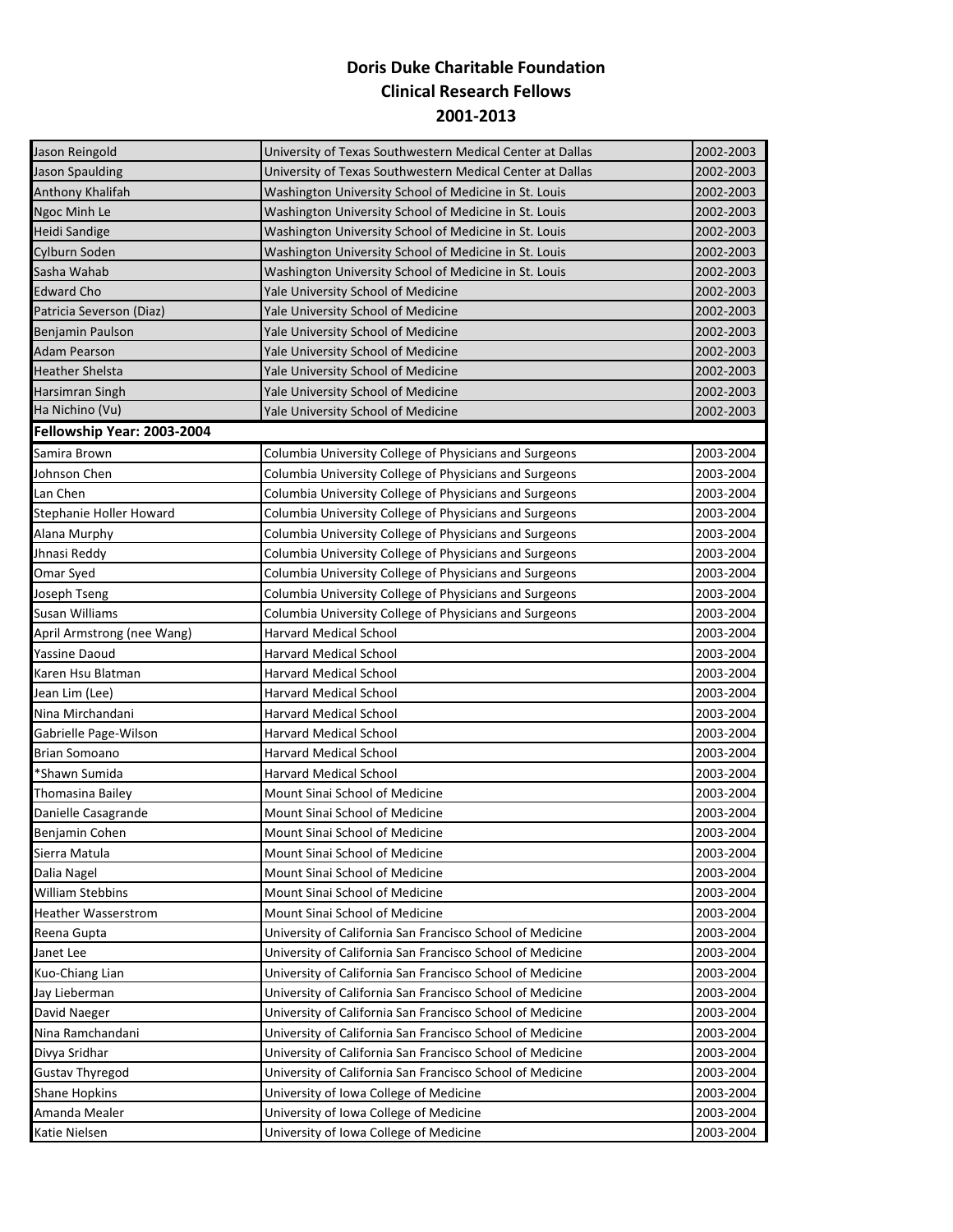<span id="page-3-0"></span>

| George Oji                   | University of Iowa College of Medicine                         | 2003-2004 |
|------------------------------|----------------------------------------------------------------|-----------|
| David Edwards                | University of North Carolina at Chapel Hill School of Medicine | 2003-2004 |
| Kate Mitchell (Lawrence)     | University of North Carolina at Chapel Hill School of Medicine | 2003-2004 |
| Miguel Medina                | University of North Carolina at Chapel Hill School of Medicine | 2003-2004 |
| Anup Parikh                  | University of North Carolina at Chapel Hill School of Medicine | 2003-2004 |
| Mehul Raval                  | University of North Carolina at Chapel Hill School of Medicine | 2003-2004 |
| Jamie Green (Alton)          | University of Pennsylvania School of Medicine                  | 2003-2004 |
| Elizabeth Rickerson (McCann) | University of Pennsylvania School of Medicine                  | 2003-2004 |
| Alison Niebanck              | University of Pennsylvania School of Medicine                  | 2003-2004 |
| James Ulager                 | University of Pennsylvania School of Medicine                  | 2003-2004 |
| <b>Brian Wills</b>           | University of Pennsylvania School of Medicine                  | 2003-2004 |
| Darin Bell                   | University of Texas Southwestern Medical Center at Dallas      | 2003-2004 |
| <b>Brad Butcher</b>          | University of Texas Southwestern Medical Center at Dallas      | 2003-2004 |
| Anthony Cordaro              | University of Texas Southwestern Medical Center at Dallas      | 2003-2004 |
| Paul Hess                    | University of Texas Southwestern Medical Center at Dallas      | 2003-2004 |
| Louise King                  | University of Texas Southwestern Medical Center at Dallas      | 2003-2004 |
| Hao Lo                       | University of Texas Southwestern Medical Center at Dallas      | 2003-2004 |
| Rajiv Shah                   | University of Texas Southwestern Medical Center at Dallas      | 2003-2004 |
| Robert Silge                 | University of Texas Southwestern Medical Center at Dallas      | 2003-2004 |
| <b>Kelly Tierney</b>         | University of Texas Southwestern Medical Center at Dallas      | 2003-2004 |
| <b>Kenneth Youens</b>        | University of Texas Southwestern Medical Center at Dallas      | 2003-2004 |
| Chinyere Azuogu              | Washington University School of Medicine in St. Louis          | 2003-2004 |
| Michael Ciliberto            | Washington University School of Medicine in St. Louis          | 2003-2004 |
| <b>Eriks Lusis</b>           | Washington University School of Medicine in St. Louis          | 2003-2004 |
| Michael Wangler              | Washington University School of Medicine in St. Louis          | 2003-2004 |
| Robert Jared Weinfurtner     | Washington University School of Medicine in St. Louis          | 2003-2004 |
| <b>Curtiland Deville</b>     | Yale University School of Medicine                             | 2003-2004 |
| Sharon Gill                  | Yale University School of Medicine                             | 2003-2004 |
| S. Elena Gimenez             | Yale University School of Medicine                             | 2003-2004 |
| <b>Emily Lambert</b>         | Yale University School of Medicine                             | 2003-2004 |
| Inna Landres                 | Yale University School of Medicine                             | 2003-2004 |
| <b>Brian Nahed</b>           | Yale University School of Medicine                             | 2003-2004 |
| Paul Weinberger              | Yale University School of Medicine                             | 2003-2004 |
| Fellowship Year: 2004-2005   |                                                                |           |
| <b>Brian Bateman</b>         | Columbia University College of Physicians and Surgeons         | 2004-2005 |
| <b>Ying Hua</b>              | Columbia University College of Physicians and Surgeons         | 2004-2005 |
| Daniel Huddleston            | Columbia University College of Physicians and Surgeons         | 2004-2005 |
| John Kirkham                 | Columbia University College of Physicians and Surgeons         | 2004-2005 |
| David Lee                    | Columbia University College of Physicians and Surgeons         | 2004-2005 |
| <b>Puneet Masson</b>         | Columbia University College of Physicians and Surgeons         | 2004-2005 |
| Kate Nellans                 | Columbia University College of Physicians and Surgeons         | 2004-2005 |
| Daniel Peraza                | Columbia University College of Physicians and Surgeons         | 2004-2005 |
| Kiwita Phillips-Arnold       | Columbia University College of Physicians and Surgeons         | 2004-2005 |
| Noah Raizman                 | Columbia University College of Physicians and Surgeons         | 2004-2005 |
| Evan Ransom                  | Columbia University College of Physicians and Surgeons         | 2004-2005 |
| Sarah Tyler                  | Columbia University College of Physicians and Surgeons         | 2004-2005 |
| David Wilson                 | Columbia University College of Physicians and Surgeons         | 2004-2005 |
| Patricia Kapunan             | <b>Harvard Medical School</b>                                  | 2004-2005 |
| Adrian Kenny                 | <b>Harvard Medical School</b>                                  | 2004-2005 |
| Amanda Munoz                 | <b>Harvard Medical School</b>                                  | 2004-2005 |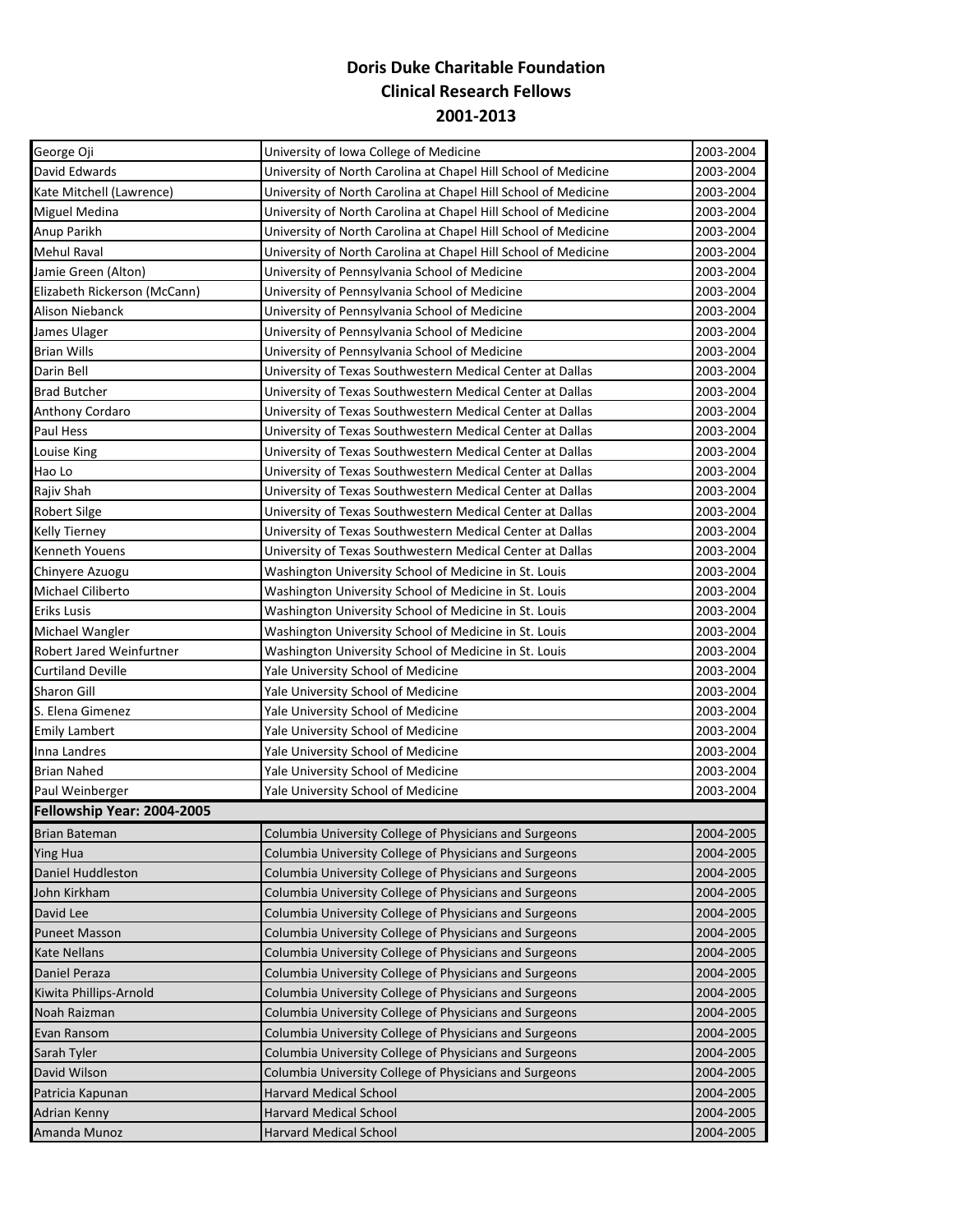| Jessica Nguyen             | <b>Harvard Medical School</b>                                  | 2004-2005 |
|----------------------------|----------------------------------------------------------------|-----------|
| Deborah Sternlight Goddard | Harvard Medical School                                         | 2004-2005 |
| Jane Unaeze                | <b>Harvard Medical School</b>                                  | 2004-2005 |
| <b>Banny Wong</b>          | <b>Harvard Medical School</b>                                  | 2004-2005 |
| *Thomasina Bailey          | Mount Sinai School of Medicine                                 | 2004-2005 |
| *Danielle Casagrande       | Mount Sinai School of Medicine                                 | 2004-2005 |
| Karina Arbatova            | Mount Sinai School of Medicine                                 | 2004-2005 |
| Roopali Gupta (Bansal)     | Mount Sinai School of Medicine                                 | 2004-2005 |
| James Celestin             | Mount Sinai School of Medicine                                 | 2004-2005 |
| Stephanie Diamantis        | Mount Sinai School of Medicine                                 | 2004-2005 |
| Sarju Patel                | Mount Sinai School of Medicine                                 | 2004-2005 |
| David Reichstein           | Mount Sinai School of Medicine                                 | 2004-2005 |
| *Heather Wasserstrom       | Mount Sinai School of Medicine                                 | 2004-2005 |
| Matthew Wosnitzer          | Mount Sinai School of Medicine                                 | 2004-2005 |
| Omri Berger                | University of California San Francisco School of Medicine      | 2004-2005 |
| Magnus Jensen              | University of California San Francisco School of Medicine      | 2004-2005 |
| Gia Landry                 | University of California San Francisco School of Medicine      | 2004-2005 |
| <b>Ann Marqueling</b>      | University of California San Francisco School of Medicine      | 2004-2005 |
| Rita Mukhtar               | University of California San Francisco School of Medicine      | 2004-2005 |
| Kim Nguyen                 | University of California San Francisco School of Medicine      | 2004-2005 |
| Priya Rajendran            | University of California San Francisco School of Medicine      | 2004-2005 |
| Katherine Yap              | University of California San Francisco School of Medicine      | 2004-2005 |
| Laurent Grignon            | University of Iowa College of Medicine                         | 2004-2005 |
| Christopher Ingraham       | University of Iowa College of Medicine                         | 2004-2005 |
| John Canady M.D.           | University of Iowa College of Medicine                         | 2004-2005 |
| <b>Matthew Lovell</b>      | University of Iowa College of Medicine                         | 2004-2005 |
| Alyssa Morgan Lovell       | University of Iowa College of Medicine                         | 2004-2005 |
| Terri Nordin               | University of Iowa College of Medicine                         | 2004-2005 |
| Srikar Reddy               | University of Iowa College of Medicine                         | 2004-2005 |
| Miho Tanaka                | University of Iowa College of Medicine                         | 2004-2005 |
| Sheela Agarwal             | University of North Carolina at Chapel Hill School of Medicine | 2004-2005 |
| Arun Aneja                 | University of North Carolina at Chapel Hill School of Medicine | 2004-2005 |
| Scott Cameron              | University of North Carolina at Chapel Hill School of Medicine | 2004-2005 |
| Scott Genshaft             | University of North Carolina at Chapel Hill School of Medicine | 2004-2005 |
| Kristopher Gunn            | University of North Carolina at Chapel Hill School of Medicine | 2004-2005 |
| Victor Lai                 | University of North Carolina at Chapel Hill School of Medicine | 2004-2005 |
| Eliza Park                 | University of North Carolina at Chapel Hill School of Medicine | 2004-2005 |
| Maren Shaw                 | University of North Carolina at Chapel Hill School of Medicine | 2004-2005 |
| Jennifer Fisher            | University of Pennsylvania School of Medicine                  | 2004-2005 |
| Jesse Goldstein            | University of Pennsylvania School of Medicine                  | 2004-2005 |
| <b>Ryan Murray</b>         | University of Pennsylvania School of Medicine                  | 2004-2005 |
| Tonya Walker               | University of Pennsylvania School of Medicine                  | 2004-2005 |
| Lorri Wilson               | University of Pennsylvania School of Medicine                  | 2004-2005 |
| <b>Holly Barko</b>         | University of Texas Southwestern Medical Center at Dallas      | 2004-2005 |
| Suzie Chang                | University of Texas Southwestern Medical Center at Dallas      | 2004-2005 |
| Anne Chung                 | University of Texas Southwestern Medical Center at Dallas      | 2004-2005 |
| Mark Muir                  | University of Texas Southwestern Medical Center at Dallas      | 2004-2005 |
| Sandra Saldana             | University of Texas Southwestern Medical Center at Dallas      | 2004-2005 |
| Ryan Swinney               | University of Texas Southwestern Medical Center at Dallas      | 2004-2005 |
| Jennifer Tang              | University of Texas Southwestern Medical Center at Dallas      | 2004-2005 |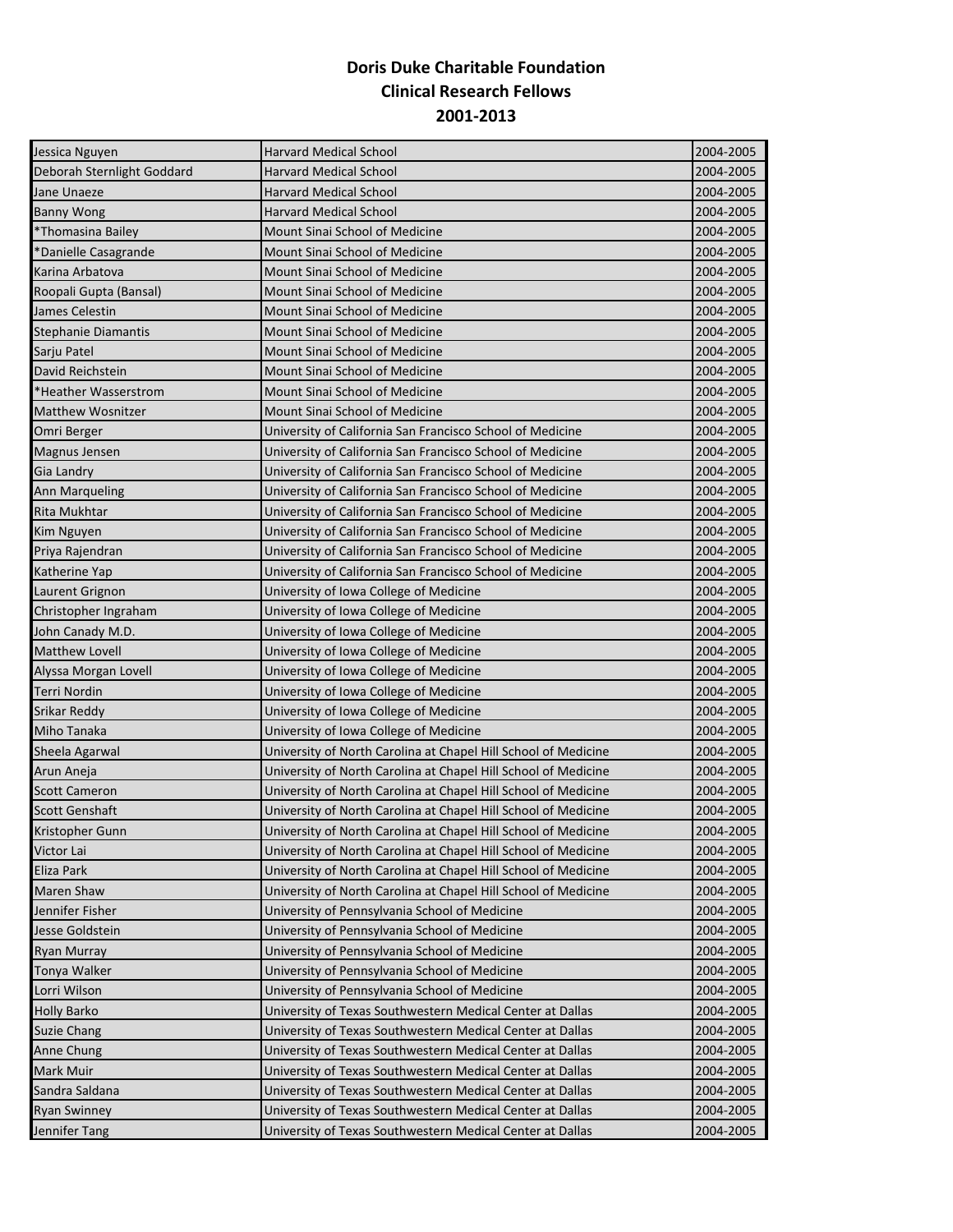<span id="page-5-0"></span>

| Katrina Willie             | University of Texas Southwestern Medical Center at Dallas | 2004-2005 |
|----------------------------|-----------------------------------------------------------|-----------|
| Syamal Bhattacharya        | Washington University School of Medicine in St. Louis     | 2004-2005 |
| Elizabeth Foglia           | Washington University School of Medicine in St. Louis     | 2004-2005 |
| Lauren Galpin              | Washington University School of Medicine in St. Louis     | 2004-2005 |
| Jeffrey Glassberg          | Washington University School of Medicine in St. Louis     | 2004-2005 |
| Elma Kim                   | Washington University School of Medicine in St. Louis     | 2004-2005 |
| <b>Mohammed Saghir</b>     | Washington University School of Medicine in St. Louis     | 2004-2005 |
| Connie Chung               | Yale University School of Medicine                        | 2004-2005 |
| Brendon Graeber            | Yale University School of Medicine                        | 2004-2005 |
| Travis Maak                | Yale University School of Medicine                        | 2004-2005 |
| Lisa Millman               | Yale University School of Medicine                        | 2004-2005 |
| Ali Ozturk                 | Yale University School of Medicine                        | 2004-2005 |
| Hyman Scott                | Yale University School of Medicine                        | 2004-2005 |
| Khoon-Yen Tay              | Yale University School of Medicine                        | 2004-2005 |
| Angela Walker              | Yale University School of Medicine                        | 2004-2005 |
| Fellowship Year: 2005-2006 |                                                           |           |
| Roy Arogyasami             | Columbia University College of Physicians and Surgeons    | 2005-2006 |
| Sara Auld                  | Columbia University College of Physicians and Surgeons    | 2005-2006 |
| Kelly Epps                 | Columbia University College of Physicians and Surgeons    | 2005-2006 |
| David Fusco                | Columbia University College of Physicians and Surgeons    | 2005-2006 |
| Sara Herman                | Columbia University College of Physicians and Surgeons    | 2005-2006 |
| Zachary Hickman            | Columbia University College of Physicians and Surgeons    | 2005-2006 |
| Beverly Johnson            | Columbia University College of Physicians and Surgeons    | 2005-2006 |
| Conor Kleweno              | Columbia University College of Physicians and Surgeons    | 2005-2006 |
| Eric Lloyd                 | Columbia University College of Physicians and Surgeons    | 2005-2006 |
| Michael O'Byrne            | Columbia University College of Physicians and Surgeons    | 2005-2006 |
| Phillip Pierorazio         | Columbia University College of Physicians and Surgeons    | 2005-2006 |
| Alexis Young               | Columbia University College of Physicians and Surgeons    | 2005-2006 |
| Felipe Jain                | <b>Harvard Medical School</b>                             | 2005-2006 |
| Lindsay Jubelt             | <b>Harvard Medical School</b>                             | 2005-2006 |
| Babafemi Pratt             | <b>Harvard Medical School</b>                             | 2005-2006 |
| <b>Miguel Ramirez</b>      | <b>Harvard Medical School</b>                             | 2005-2006 |
| Jennifer Son               | <b>Harvard Medical School</b>                             | 2005-2006 |
| Vivian Tang                | <b>Harvard Medical School</b>                             | 2005-2006 |
| Anne Warren                | Harvard Medical School                                    | 2005-2006 |
| Adam Belanger              | Mount Sinai School of Medicine                            | 2005-2006 |
| Stephen Berns              | Mount Sinai School of Medicine                            | 2005-2006 |
| Darpun Sachdev (Dhawan)    | Mount Sinai School of Medicine                            | 2005-2006 |
| Laura Gelfman              | Mount Sinai School of Medicine                            | 2005-2006 |
| Judith Goldfinger          | Mount Sinai School of Medicine                            | 2005-2006 |
| Rachel Goldstein           | Mount Sinai School of Medicine                            | 2005-2006 |
| Christina Twyman           | Mount Sinai School of Medicine                            | 2005-2006 |
| Danielle Carlin            | University of California San Francisco School of Medicine | 2005-2006 |
| Jona Hattangadi            | University of California San Francisco School of Medicine | 2005-2006 |
| Julie Ishida               | University of California San Francisco School of Medicine | 2005-2006 |
| Marissa Maier              | University of California San Francisco School of Medicine | 2005-2006 |
| Ahou Meydani               | University of California San Francisco School of Medicine | 2005-2006 |
| Christopher Pietras        | University of California San Francisco School of Medicine | 2005-2006 |
| Haatem Reda                | University of California San Francisco School of Medicine | 2005-2006 |
| Janet Tsui                 | University of California San Francisco School of Medicine | 2005-2006 |
|                            |                                                           |           |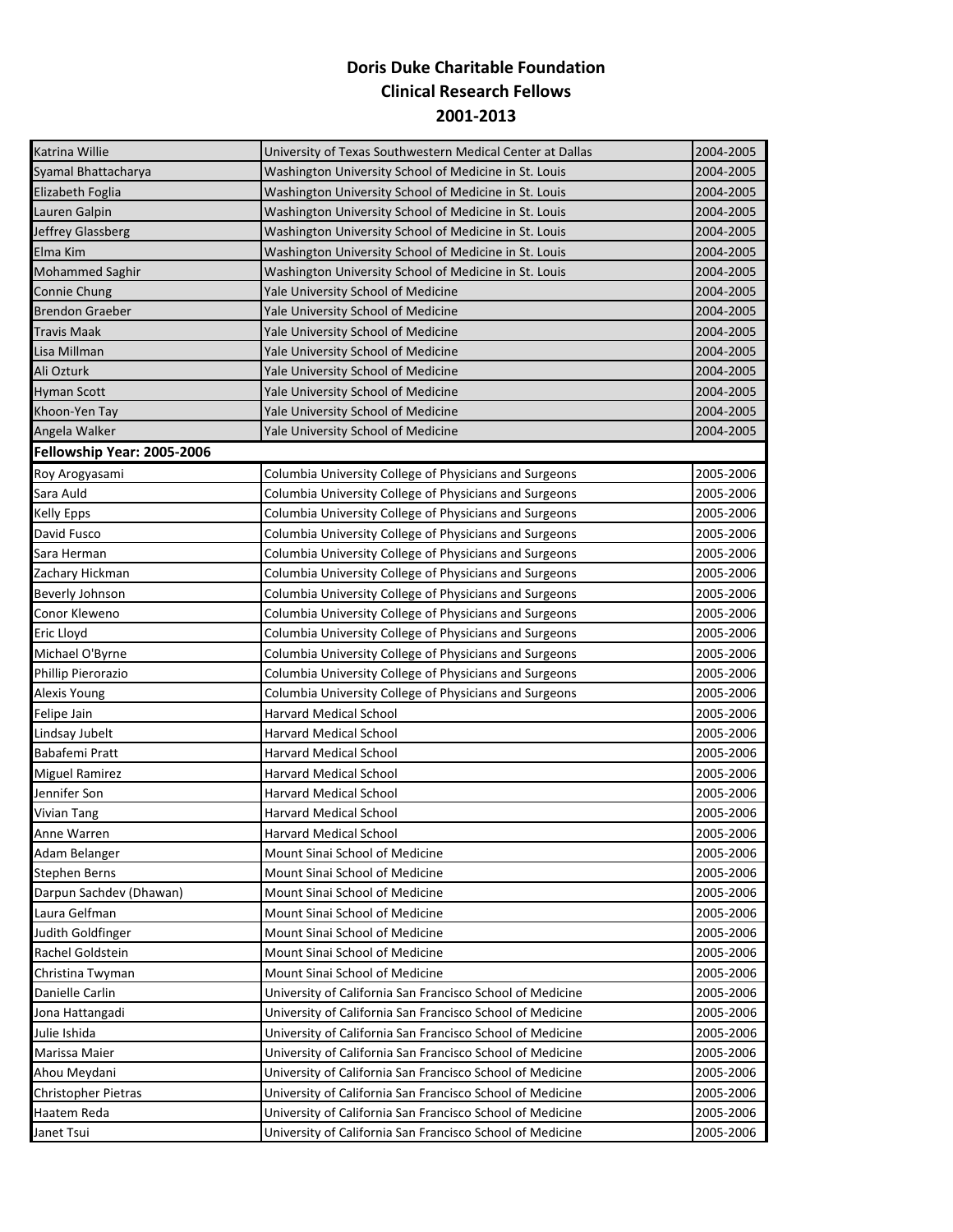<span id="page-6-0"></span>

| Mazen Albaghdadi           | University of Iowa College of Medicine                         | 2005-2006 |
|----------------------------|----------------------------------------------------------------|-----------|
| <b>Tamer Ghosheh</b>       | University of Iowa College of Medicine                         | 2005-2006 |
| <b>Matthew Knudson</b>     | University of Iowa College of Medicine                         | 2005-2006 |
| Ameya Nayate               | University of Iowa College of Medicine                         | 2005-2006 |
| David Oji                  | University of Iowa College of Medicine                         | 2005-2006 |
| <b>Rupal Shroff</b>        | University of Iowa College of Medicine                         | 2005-2006 |
| Katherine Steffen          | University of Iowa College of Medicine                         | 2005-2006 |
| Suzanne Biehn              | University of North Carolina at Chapel Hill School of Medicine | 2005-2006 |
| Jonathan George            | University of North Carolina at Chapel Hill School of Medicine | 2005-2006 |
| Effie Kaltsas              | University of North Carolina at Chapel Hill School of Medicine | 2005-2006 |
| Michelle Kiser (McCrain)   | University of North Carolina at Chapel Hill School of Medicine | 2005-2006 |
| Margaret Kosnar            | University of North Carolina at Chapel Hill School of Medicine | 2005-2006 |
| Erik Kouba                 | University of North Carolina at Chapel Hill School of Medicine | 2005-2006 |
| Luther Richey              | University of North Carolina at Chapel Hill School of Medicine | 2005-2006 |
| Nitya Abraham              | University of Pennsylvania School of Medicine                  | 2005-2006 |
| David Bajor                | University of Pennsylvania School of Medicine                  | 2005-2006 |
| Whitney Bowe               | University of Pennsylvania School of Medicine                  | 2005-2006 |
| Jeremy Brauer              | University of Pennsylvania School of Medicine                  | 2005-2006 |
| Aaron Brown                | University of Pennsylvania School of Medicine                  | 2005-2006 |
| Jessica Hart (Kagen)       | University of Pennsylvania School of Medicine                  | 2005-2006 |
| Sarah Troendle (Barber)    | University of Texas Southwestern Medical Center at Dallas      | 2005-2006 |
| Charles Bruen              | University of Texas Southwestern Medical Center at Dallas      | 2005-2006 |
| Jason Chang                | University of Texas Southwestern Medical Center at Dallas      | 2005-2006 |
| Vinu Ipe                   | University of Texas Southwestern Medical Center at Dallas      | 2005-2006 |
| Phillip Kuan               | University of Texas Southwestern Medical Center at Dallas      | 2005-2006 |
| Eugene Limanovich          | University of Texas Southwestern Medical Center at Dallas      | 2005-2006 |
| Nichole Mahnert            | University of Texas Southwestern Medical Center at Dallas      | 2005-2006 |
| Brendan O'Neill            | University of Texas Southwestern Medical Center at Dallas      | 2005-2006 |
| Melynda Barnes             | Washington University School of Medicine in St. Louis          | 2005-2006 |
| <b>Timothy Barnes</b>      | Washington University School of Medicine in St. Louis          | 2005-2006 |
| Zachary Kistka             | Washington University School of Medicine in St. Louis          | 2005-2006 |
| Carol Lin                  | Washington University School of Medicine in St. Louis          | 2005-2006 |
| David Newton               | Washington University School of Medicine in St. Louis          | 2005-2006 |
| Manish Champaneria         | Yale University School of Medicine                             | 2005-2006 |
| Douglas Housman            | Yale University School of Medicine                             | 2005-2006 |
| Robert Schonberger         | Yale University School of Medicine                             | 2005-2006 |
| <b>Brent Schultz</b>       | Yale University School of Medicine                             | 2005-2006 |
| Joshua Shofner             | Yale University School of Medicine                             | 2005-2006 |
| <b>Edward Teng</b>         | Yale University School of Medicine                             | 2005-2006 |
| Tara Vijayan               | Yale University School of Medicine                             | 2005-2006 |
| Fellowship Year: 2006-2007 |                                                                |           |
| Adam Bograd                | Columbia University College of Physicians and Surgeons         | 2006-2007 |
| Leif-Erik Bohman           | Columbia University College of Physicians and Surgeons         | 2006-2007 |
| <b>Amie Dave</b>           | Columbia University College of Physicians and Surgeons         | 2006-2007 |
| Alexis Dieter              | Columbia University College of Physicians and Surgeons         | 2006-2007 |
| Ellen Goldstein            | Columbia University College of Physicians and Surgeons         | 2006-2007 |
| David Hahn                 | Columbia University College of Physicians and Surgeons         | 2006-2007 |
| Jason Harper               | Columbia University College of Physicians and Surgeons         | 2006-2007 |
| Scott Henneman             | Columbia University College of Physicians and Surgeons         | 2006-2007 |
| Anastasios (Tom) Karnezis  | Columbia University College of Physicians and Surgeons         | 2006-2007 |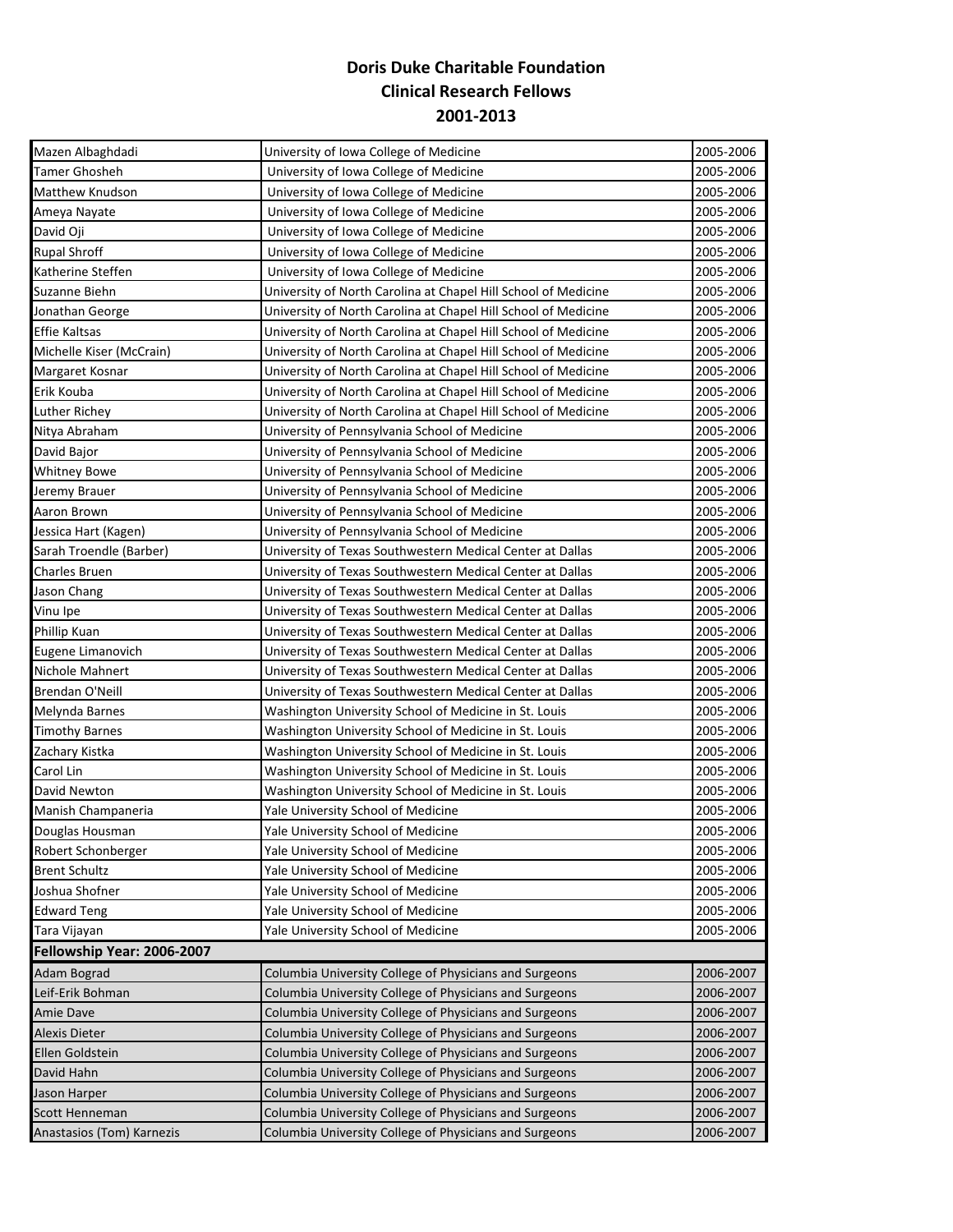| Christopher Kellner         | Columbia University College of Physicians and Surgeons         | 2006-2007 |
|-----------------------------|----------------------------------------------------------------|-----------|
| Irene Lo                    | Columbia University College of Physicians and Surgeons         | 2006-2007 |
| Mark Mann                   | Columbia University College of Physicians and Surgeons         | 2006-2007 |
| Anaeze Offodile             | Columbia University College of Physicians and Surgeons         | 2006-2007 |
| <b>Matthew O'Rourke</b>     | Columbia University College of Physicians and Surgeons         | 2006-2007 |
| <b>Kelly Smith</b>          | Columbia University College of Physicians and Surgeons         | 2006-2007 |
| Monique Vanaman             | Columbia University College of Physicians and Surgeons         | 2006-2007 |
| Alexandra Dimitrova         | Harvard Medical School                                         | 2006-2007 |
| Sharon Fox                  | <b>Harvard Medical School</b>                                  | 2006-2007 |
| Raquel Gardner              | <b>Harvard Medical School</b>                                  | 2006-2007 |
| Abilash Gopal               | <b>Harvard Medical School</b>                                  | 2006-2007 |
| Sonali Shah (Mukherjee)     | Harvard Medical School                                         | 2006-2007 |
| Alexis Perkins              | Harvard Medical School                                         | 2006-2007 |
| Kaylan Baban                | Mount Sinai School of Medicine                                 | 2006-2007 |
| Tara Balija                 | Mount Sinai School of Medicine                                 | 2006-2007 |
| Paru Chaudhari              | Mount Sinai School of Medicine                                 | 2006-2007 |
| Margaret Haglund            | Mount Sinai School of Medicine                                 | 2006-2007 |
| <b>Allison Langs-Barlow</b> | Mount Sinai School of Medicine                                 | 2006-2007 |
| Sophia Liu                  | Mount Sinai School of Medicine                                 | 2006-2007 |
| <b>Kelly Myers</b>          | Mount Sinai School of Medicine                                 | 2006-2007 |
| Sweta Shah                  | Mount Sinai School of Medicine                                 | 2006-2007 |
| Joel Williams               | Mount Sinai School of Medicine                                 | 2006-2007 |
| Lisa Bebell                 | University of California San Francisco School of Medicine      | 2006-2007 |
| <b>Matthew Bucknor</b>      | University of California San Francisco School of Medicine      | 2006-2007 |
| Luis Corrales               | University of California San Francisco School of Medicine      | 2006-2007 |
| Christina Jensen-Dahm       | University of California San Francisco School of Medicine      | 2006-2007 |
| <b>Edgar Macias</b>         | University of California San Francisco School of Medicine      | 2006-2007 |
| Sean McBride                | University of California San Francisco School of Medicine      | 2006-2007 |
| Elizabeth Coon              | University of Iowa College of Medicine                         | 2006-2007 |
| Ezra Hallam                 | University of Iowa College of Medicine                         | 2006-2007 |
| Anjan Kaushik               | University of Iowa College of Medicine                         | 2006-2007 |
| Amit Kochhar                | University of Iowa College of Medicine                         | 2006-2007 |
| Simha Ravven                | University of Iowa College of Medicine                         | 2006-2007 |
| <b>Shaival Shah</b>         | University of Iowa College of Medicine                         | 2006-2007 |
| <b>Corey Stotts</b>         | University of Iowa College of Medicine                         | 2006-2007 |
| <b>Brian Alder</b>          | University of North Carolina at Chapel Hill School of Medicine | 2006-2007 |
| Farhad Ardeshirpour         | University of North Carolina at Chapel Hill School of Medicine | 2006-2007 |
| Cristal Brown               | University of North Carolina at Chapel Hill School of Medicine | 2006-2007 |
| Lee Hartsell                | University of North Carolina at Chapel Hill School of Medicine | 2006-2007 |
| Kamalkumar Kollapa          | University of North Carolina at Chapel Hill School of Medicine | 2006-2007 |
| JaVar Myatt-Jones           | University of North Carolina at Chapel Hill School of Medicine | 2006-2007 |
| Sara Peterson               | University of North Carolina at Chapel Hill School of Medicine | 2006-2007 |
| Sara Schultz                | University of North Carolina at Chapel Hill School of Medicine | 2006-2007 |
| Dimitri Sigounas            | University of North Carolina at Chapel Hill School of Medicine | 2006-2007 |
| <b>Emmanuel Thomas</b>      | University of North Carolina at Chapel Hill School of Medicine | 2006-2007 |
| Jessica Wiser               | University of North Carolina at Chapel Hill School of Medicine | 2006-2007 |
| Kevin Downes                | University of Pennsylvania School of Medicine                  | 2006-2007 |
| Sarah Dubner                | University of Pennsylvania School of Medicine                  | 2006-2007 |
| Ana Flores                  | University of Pennsylvania School of Medicine                  | 2006-2007 |
| Sean Heffron                | University of Pennsylvania School of Medicine                  | 2006-2007 |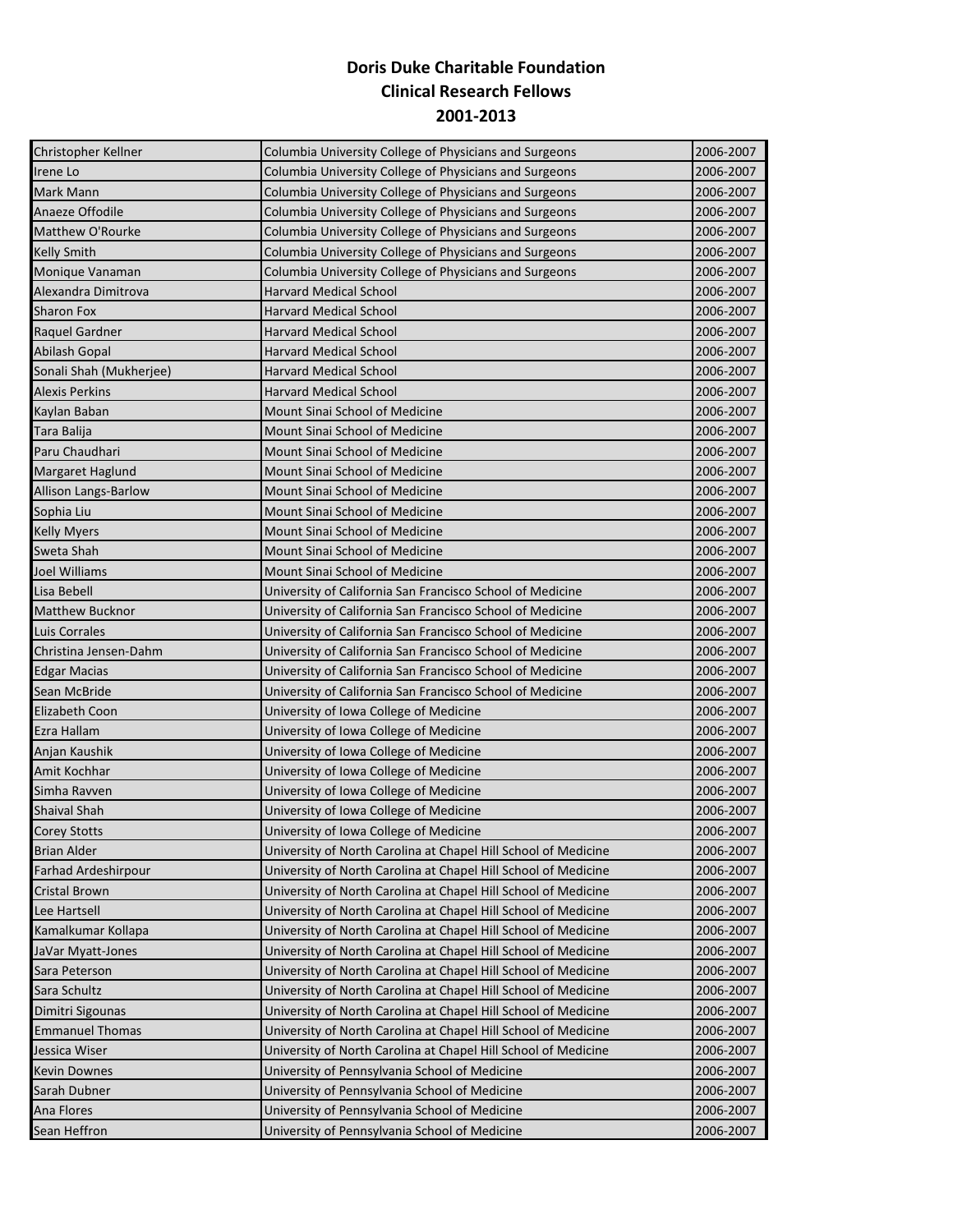<span id="page-8-0"></span>

| Shanu Kurd (Kohli)                     | University of Pennsylvania School of Medicine             | 2006-2007 |
|----------------------------------------|-----------------------------------------------------------|-----------|
| Sarah Wood                             | University of Pennsylvania School of Medicine             | 2006-2007 |
| <b>Cooper Wriston</b>                  | University of Pennsylvania School of Medicine             | 2006-2007 |
| John Anderson                          | University of Texas Southwestern Medical Center at Dallas | 2006-2007 |
| Sarah Davis                            | University of Texas Southwestern Medical Center at Dallas | 2006-2007 |
| Christopher DeRenzo                    | University of Texas Southwestern Medical Center at Dallas | 2006-2007 |
| Shana Elman                            | University of Texas Southwestern Medical Center at Dallas | 2006-2007 |
| Allison Jordan                         | University of Texas Southwestern Medical Center at Dallas | 2006-2007 |
| Justin Leitenberger                    | University of Texas Southwestern Medical Center at Dallas | 2006-2007 |
| <b>Christopher Maroules</b>            | University of Texas Southwestern Medical Center at Dallas | 2006-2007 |
| Monica Mead                            | University of Texas Southwestern Medical Center at Dallas | 2006-2007 |
| Alejandro Aquino                       | Washington University School of Medicine in St. Louis     | 2006-2007 |
| <b>Theodore Armstrong</b>              | Washington University School of Medicine in St. Louis     | 2006-2007 |
| Jeanine Jennings                       | Washington University School of Medicine in St. Louis     | 2006-2007 |
| Sriranjani Padmanabhan (Parthasarathy) | Washington University School of Medicine in St. Louis     | 2006-2007 |
| Molly Tran (Arvin)                     | Washington University School of Medicine in St. Louis     | 2006-2007 |
| <b>Grace Chung</b>                     | Yale University School of Medicine                        | 2006-2007 |
| Samer Fadl                             | Yale University School of Medicine                        | 2006-2007 |
| <b>Emlyn Jones</b>                     | Yale University School of Medicine                        | 2006-2007 |
| Asad Shah                              | Yale University School of Medicine                        | 2006-2007 |
| Lori Spoozak                           | Yale University School of Medicine                        | 2006-2007 |
| Gabriel Widi                           | Yale University School of Medicine                        | 2006-2007 |
| Fellowship Year: 2007-2008             |                                                           |           |
| Kathleen Brennan                       | Columbia University College of Physicians and Surgeons    | 2007-2008 |
| Neelesh Chudasama                      | Columbia University College of Physicians and Surgeons    | 2007-2008 |
| Gillian Diercks                        | Columbia University College of Physicians and Surgeons    | 2007-2008 |
| Jason Ellis                            | Columbia University College of Physicians and Surgeons    | 2007-2008 |
| Addi Feinstein                         | Columbia University College of Physicians and Surgeons    | 2007-2008 |
| Leslie Fink                            | Columbia University College of Physicians and Surgeons    | 2007-2008 |
| Carl Erik Fisher                       | Columbia University College of Physicians and Surgeons    | 2007-2008 |
| <b>Matthew Garrett</b>                 | Columbia University College of Physicians and Surgeons    | 2007-2008 |
| Joshua Gonzalez                        | Columbia University College of Physicians and Surgeons    | 2007-2008 |
| Joann Kang                             | Columbia University College of Physicians and Surgeons    | 2007-2008 |
| Benjamin Kennedy                       | Columbia University College of Physicians and Surgeons    | 2007-2008 |
| Melissa Laudano                        | Columbia University College of Physicians and Surgeons    | 2007-2008 |
| Katy Linskey                           | Columbia University College of Physicians and Surgeons    | 2007-2008 |
| Genevieve London                       | Columbia University College of Physicians and Surgeons    | 2007-2008 |
| Pooja Mehta                            | Columbia University College of Physicians and Surgeons    | 2007-2008 |
| Maxwell Merkow                         | Columbia University College of Physicians and Surgeons    | 2007-2008 |
| Elsa Pichardo                          | Columbia University College of Physicians and Surgeons    | 2007-2008 |
| Michelle Scott                         | Columbia University College of Physicians and Surgeons    | 2007-2008 |
| Ankoor Shah                            | Columbia University College of Physicians and Surgeons    | 2007-2008 |
| Meghan Sise                            | Columbia University College of Physicians and Surgeons    | 2007-2008 |
| George Vorys                           | Columbia University College of Physicians and Surgeons    | 2007-2008 |
| Judy Wang                              | Columbia University College of Physicians and Surgeons    | 2007-2008 |
| David Wei                              | Columbia University College of Physicians and Surgeons    | 2007-2008 |
| Steven Williams                        | Columbia University College of Physicians and Surgeons    | 2007-2008 |
| Gene Yocum                             | Columbia University College of Physicians and Surgeons    | 2007-2008 |
| Jennifer Chen                          | <b>Harvard Medical School</b>                             | 2007-2008 |
| Alex Herrera                           | Harvard Medical School                                    | 2007-2008 |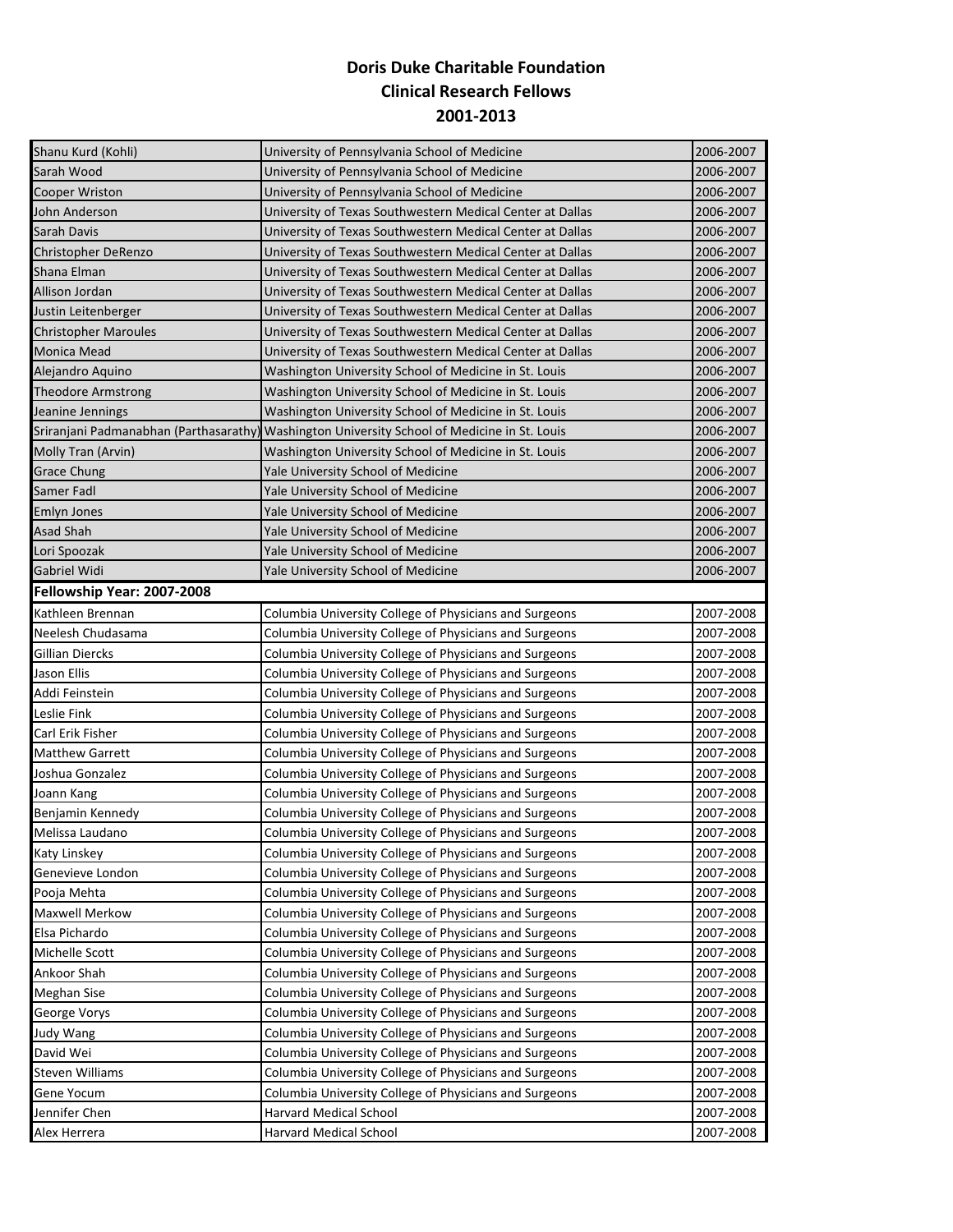| Maryanne Makredes (Kazanis)  | <b>Harvard Medical School</b>                                  | 2007-2008 |
|------------------------------|----------------------------------------------------------------|-----------|
| Manuel Lam                   | <b>Harvard Medical School</b>                                  | 2007-2008 |
| <b>Adam Numis</b>            | Harvard Medical School                                         | 2007-2008 |
| Loren Robinson               | <b>Harvard Medical School</b>                                  | 2007-2008 |
| Jeffrey Watson               | <b>Harvard Medical School</b>                                  | 2007-2008 |
| Arthur Wood                  | <b>Harvard Medical School</b>                                  | 2007-2008 |
| Janet Yueh                   | <b>Harvard Medical School</b>                                  | 2007-2008 |
| Kevin Bylund                 | University of Iowa College of Medicine                         | 2007-2008 |
| Stephen Chun                 | University of Iowa College of Medicine                         | 2007-2008 |
| Elizabeth Cohen              | University of Iowa College of Medicine                         | 2007-2008 |
| Tina Damarjian               | University of Iowa College of Medicine                         | 2007-2008 |
| Maneesh Kumar                | University of Iowa College of Medicine                         | 2007-2008 |
| Megan Noe                    | University of Iowa College of Medicine                         | 2007-2008 |
| Anne Wilson                  | University of Iowa College of Medicine                         | 2007-2008 |
| Jessica Cohen                | Mount Sinai School of Medicine                                 | 2007-2008 |
| Andrew Dikman                | Mount Sinai School of Medicine                                 | 2007-2008 |
| Steven Esses                 | Mount Sinai School of Medicine                                 | 2007-2008 |
| Benjamin Goldsmith           | Mount Sinai School of Medicine                                 | 2007-2008 |
| Yasmine Kirkorian            | Mount Sinai School of Medicine                                 | 2007-2008 |
| Ajay Nemande                 | Mount Sinai School of Medicine                                 | 2007-2008 |
| Nirnimesh Pandey             | Mount Sinai School of Medicine                                 | 2007-2008 |
| Andrew Paris                 | Mount Sinai School of Medicine                                 | 2007-2008 |
| Seth Sclair                  | Mount Sinai School of Medicine                                 | 2007-2008 |
| Naeema Ginwala               | University of Pennsylvania School of Medicine                  | 2007-2008 |
| Jillian Mongelluzzo          | University of Pennsylvania School of Medicine                  | 2007-2008 |
| Shweta Motiwala              | University of Pennsylvania School of Medicine                  | 2007-2008 |
| Deepika Nemani               | University of Pennsylvania School of Medicine                  | 2007-2008 |
| Jennifer Swails              | University of Pennsylvania School of Medicine                  | 2007-2008 |
| Sarah Averbach               | University of California San Francisco School of Medicine      | 2007-2008 |
| Philip Blumenshine           | University of California San Francisco School of Medicine      | 2007-2008 |
| Elisabeth Garwood            | University of California San Francisco School of Medicine      | 2007-2008 |
| David Janka                  | University of California San Francisco School of Medicine      | 2007-2008 |
| Bonnie Koo                   | University of California San Francisco School of Medicine      | 2007-2008 |
| Jason Lanheier               | University of California San Francisco School of Medicine      | 2007-2008 |
| Rajiv Magge                  | University of California San Francisco School of Medicine      | 2007-2008 |
| <b>Gabriel Martinez-Diaz</b> | University of California San Francisco School of Medicine      | 2007-2008 |
| Neil Vora                    | University of California San Francisco School of Medicine      | 2007-2008 |
| Jacquelyn Coloe              | University of North Carolina at Chapel Hill School of Medicine | 2007-2008 |
| Sarah Grabowski              | University of North Carolina at Chapel Hill School of Medicine | 2007-2008 |
| Michael Hudson               | University of North Carolina at Chapel Hill School of Medicine | 2007-2008 |
| Sonya Kenkare                | University of North Carolina at Chapel Hill School of Medicine | 2007-2008 |
| Anjana Lal                   | University of North Carolina at Chapel Hill School of Medicine | 2007-2008 |
| Niyati Mukherjee             | University of North Carolina at Chapel Hill School of Medicine | 2007-2008 |
| <b>Ethan Munzinger</b>       | University of North Carolina at Chapel Hill School of Medicine | 2007-2008 |
| Thanh-Thu Tran               | University of North Carolina at Chapel Hill School of Medicine | 2007-2008 |
| Andrea Tsai                  | University of North Carolina at Chapel Hill School of Medicine | 2007-2008 |
| Aditya Bagrodia              | University of Texas Southwestern Medical Center at Dallas      | 2007-2008 |
| Rachael Cayce                | University of Texas Southwestern Medical Center at Dallas      | 2007-2008 |
| Charu Gupta                  | University of Texas Southwestern Medical Center at Dallas      | 2007-2008 |
| Anshu Jain                   | University of Texas Southwestern Medical Center at Dallas      | 2007-2008 |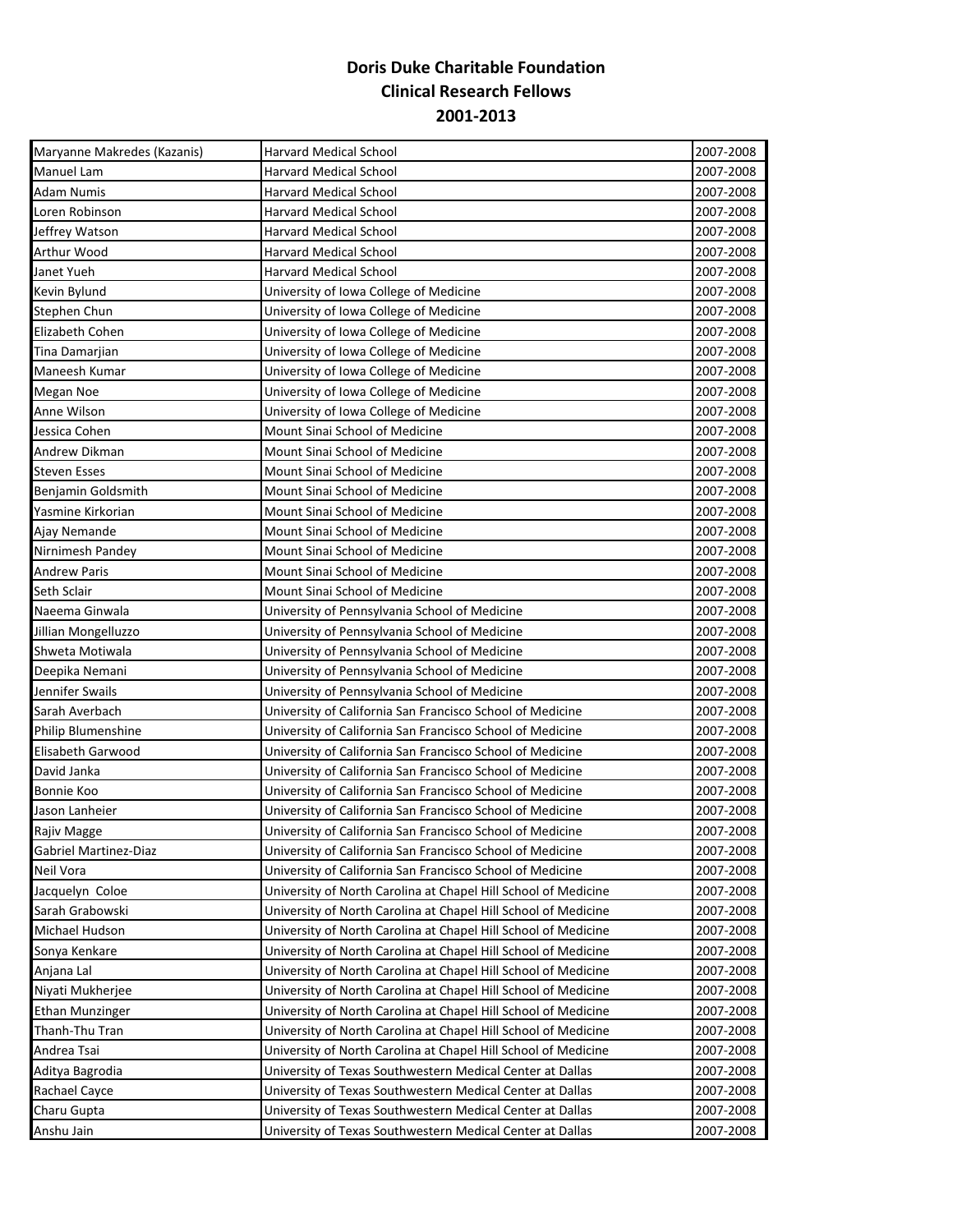<span id="page-10-0"></span>

| Dhruti M. Patel            | University of Texas Southwestern Medical Center at Dallas | 2007-2008 |
|----------------------------|-----------------------------------------------------------|-----------|
| <b>Teddy Youn</b>          | University of Texas Southwestern Medical Center at Dallas | 2007-2008 |
| Christina Ahn              | Washington University School of Medicine in St. Louis     | 2007-2008 |
| Lisa Kruse (Bauman)        | Washington University School of Medicine in St. Louis     | 2007-2008 |
| Justin Coomes              | Washington University School of Medicine in St. Louis     | 2007-2008 |
| Karuna Dewan               | Washington University School of Medicine in St. Louis     | 2007-2008 |
| Carolyn Avery              | Yale University School of Medicine                        | 2007-2008 |
| Palav Babaria              | Yale University School of Medicine                        | 2007-2008 |
| Jesse Bible                | Yale University School of Medicine                        | 2007-2008 |
| Amanika Kumar              | Yale University School of Medicine                        | 2007-2008 |
| Elizabeth Levev            | Yale University School of Medicine                        | 2007-2008 |
| Dania Magri                | Yale University School of Medicine                        | 2007-2008 |
| Amy Meadows                | Yale University School of Medicine                        | 2007-2008 |
| Eugene Richardson          | Yale University School of Medicine                        | 2007-2008 |
| Christopher Spock          | Yale University School of Medicine                        | 2007-2008 |
| Rachel Wattier             | Yale University School of Medicine                        | 2007-2008 |
| Sara Whetstone             | Yale University School of Medicine                        | 2007-2008 |
| Fellowship Year: 2008-2009 |                                                           |           |
| LaMont Barlow              | Columbia University College of Physicians and Surgeons    | 2008-2009 |
| Priya Batra                | Columbia University College of Physicians and Surgeons    | 2008-2009 |
| Laura Brenner              | Columbia University College of Physicians and Surgeons    | 2008-2009 |
| <b>Ryan Cassilly</b>       | Columbia University College of Physicians and Surgeons    | 2008-2009 |
| Isaac Chan                 | Columbia University College of Physicians and Surgeons    | 2008-2009 |
| Aileen Chang               | Columbia University College of Physicians and Surgeons    | 2008-2009 |
| <b>Anthony Ding</b>        | Columbia University College of Physicians and Surgeons    | 2008-2009 |
| Erica Farrand              | Columbia University College of Physicians and Surgeons    | 2008-2009 |
| Catherine Forster          | Columbia University College of Physicians and Surgeons    | 2008-2009 |
| Jeanne Franzone            | Columbia University College of Physicians and Surgeons    | 2008-2009 |
| Olivia Fu                  | Columbia University College of Physicians and Surgeons    | 2008-2009 |
| <b>Bartosz Grobelny</b>    | Columbia University College of Physicians and Surgeons    | 2008-2009 |
| Jacob Kaufman              | Columbia University College of Physicians and Surgeons    | 2008-2009 |
| David Kent                 | Columbia University College of Physicians and Surgeons    | 2008-2009 |
| Daniel Lee                 | Columbia University College of Physicians and Surgeons    | 2008-2009 |
| Eun-ju Lee                 | Columbia University College of Physicians and Surgeons    | 2008-2009 |
| Leslie Lee                 | Columbia University College of Physicians and Surgeons    | 2008-2009 |
| Robert McGovern            | Columbia University College of Physicians and Surgeons    | 2008-2009 |
| Jason Prasso               | Columbia University College of Physicians and Surgeons    | 2008-2009 |
| Marie Roguski              | Columbia University College of Physicians and Surgeons    | 2008-2009 |
| <b>Catherine Seager</b>    | Columbia University College of Physicians and Surgeons    | 2008-2009 |
| Laura Vickers              | Columbia University College of Physicians and Surgeons    | 2008-2009 |
| Zachery Wright             | Columbia University College of Physicians and Surgeons    | 2008-2009 |
| Pankaj Agarwalla           | <b>Harvard Medical School</b>                             | 2008-2009 |
| Bunmi Ajose-Popoola        | <b>Harvard Medical School</b>                             | 2008-2009 |
| Karen Bos                  | <b>Harvard Medical School</b>                             | 2008-2009 |
| Carolyn Walsh (Olson)      | <b>Harvard Medical School</b>                             | 2008-2009 |
| Danielle Pier              | <b>Harvard Medical School</b>                             | 2008-2009 |
| Zachary Rosner             | <b>Harvard Medical School</b>                             | 2008-2009 |
| <b>Emily Waisbren</b>      | <b>Harvard Medical School</b>                             | 2008-2009 |
| Aaron Weinberg             | Harvard Medical School                                    | 2008-2009 |
| <b>Emily Wroe</b>          | <b>Harvard Medical School</b>                             | 2008-2009 |
|                            |                                                           |           |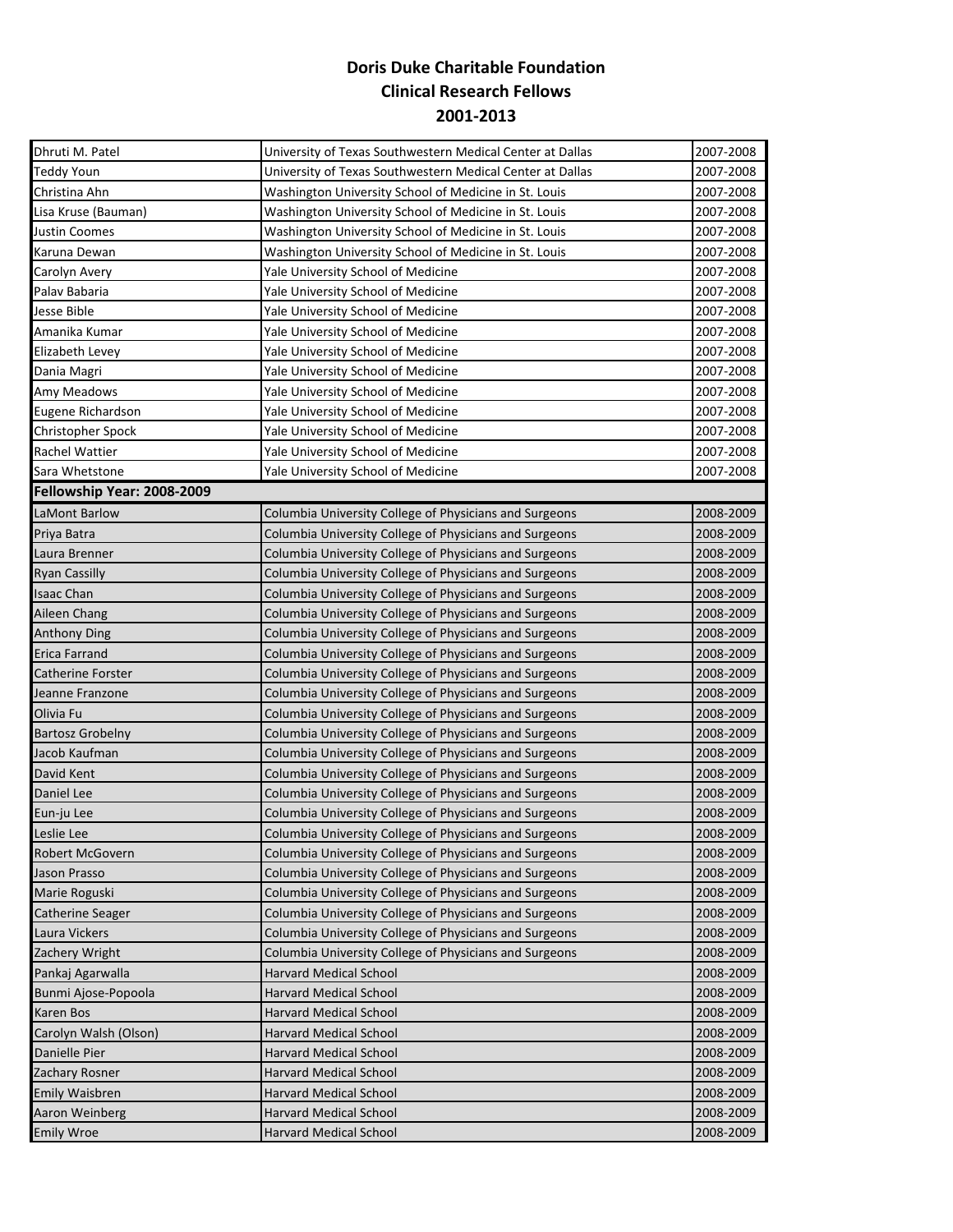| Nicholas Braus          | University of Iowa College of Medicine                    | 2008-2009 |
|-------------------------|-----------------------------------------------------------|-----------|
| Lyndsay Harshman        | University of Iowa College of Medicine                    | 2008-2009 |
| Maitri Kalia            | University of Iowa College of Medicine                    | 2008-2009 |
| Audrey Ko               | University of Iowa College of Medicine                    | 2008-2009 |
| Kevin Orcutt            | University of Iowa College of Medicine                    | 2008-2009 |
| <b>Trenton Place</b>    | University of Iowa College of Medicine                    | 2008-2009 |
| Joel Salinas            | University of Iowa College of Medicine                    | 2008-2009 |
| Vlad Tchatalbachev      | University of Iowa College of Medicine                    | 2008-2009 |
| Melanie Wong            | University of Iowa College of Medicine                    | 2008-2009 |
| Susie Jang              | Johns Hopkins University School of Medicine               | 2008-2009 |
| Kristen Johnson         | Johns Hopkins University School of Medicine               | 2008-2009 |
| Maria Kessides          | Johns Hopkins University School of Medicine               | 2008-2009 |
| Kimanh Nguyen           | Johns Hopkins University School of Medicine               | 2008-2009 |
| Savyasachi Thakkar      | Johns Hopkins University School of Medicine               | 2008-2009 |
| <b>Trang Nguyen</b>     | Johns Hopkins University School of Medicine               | 2008-2009 |
| Siddharth Bhola         | Mount Sinai School of Medicine                            | 2008-2009 |
| Mai-Khanh Bui-Duy       | Mount Sinai School of Medicine                            | 2008-2009 |
| Thomas Curran           | Mount Sinai School of Medicine                            | 2008-2009 |
| Kathleen Lee            | Mount Sinai School of Medicine                            | 2008-2009 |
| Nadia Pelaez            | Mount Sinai School of Medicine                            | 2008-2009 |
| <b>Ellen Plumb</b>      | Mount Sinai School of Medicine                            | 2008-2009 |
| Alison Santopolo        | Mount Sinai School of Medicine                            | 2008-2009 |
| Matthew Whitson         | Mount Sinai School of Medicine                            | 2008-2009 |
| Rachael Bonawitz        | University of Pennsylvania School of Medicine             | 2008-2009 |
| Laura DiNardo           | University of Pennsylvania School of Medicine             | 2008-2009 |
| Annemarie Fernandes     | University of Pennsylvania School of Medicine             | 2008-2009 |
| Devon Ghodasra          | University of Pennsylvania School of Medicine             | 2008-2009 |
| Rebecca Hackell         | University of Pennsylvania School of Medicine             | 2008-2009 |
| Aaron Koenig            | University of Pennsylvania School of Medicine             | 2008-2009 |
| Jonas Nelson            | University of Pennsylvania School of Medicine             | 2008-2009 |
| Timothy O'Meara         | University of Pennsylvania School of Medicine             | 2008-2009 |
| Abiona Redwood          | University of Pennsylvania School of Medicine             | 2008-2009 |
| <b>Hilary Smolen</b>    | University of Pennsylvania School of Medicine             | 2008-2009 |
| Alison Rubin (Goldberg) | University of Pittsburgh School of Medicine               | 2008-2009 |
| Priya Gursahaney        | University of Pittsburgh School of Medicine               | 2008-2009 |
| Mari Machi              | University of Pittsburgh School of Medicine               | 2008-2009 |
| <b>Arvind Raina</b>     | University of Pittsburgh School of Medicine               | 2008-2009 |
| Nikhil Thaker           | University of Pittsburgh School of Medicine               | 2008-2009 |
| Lyndsey Benson          | University of California San Francisco School of Medicine | 2008-2009 |
| Dana Clutter            | University of California San Francisco School of Medicine | 2008-2009 |
| <b>Will Collins</b>     | University of California San Francisco School of Medicine | 2008-2009 |
| Andrea Crowell          | University of California San Francisco School of Medicine | 2008-2009 |
| Virginia Dzul-Church    | University of California San Francisco School of Medicine | 2008-2009 |
| <b>Brent Ershoff</b>    | University of California San Francisco School of Medicine | 2008-2009 |
| Reshma Gupta            | University of California San Francisco School of Medicine | 2008-2009 |
| Vinay Gupta             | University of California San Francisco School of Medicine | 2008-2009 |
| Jason Hom               | University of California San Francisco School of Medicine | 2008-2009 |
| Alison Loh              | University of California San Francisco School of Medicine | 2008-2009 |
| Michael Ma              | University of California San Francisco School of Medicine | 2008-2009 |
| Nima Nabavizadeh        | University of California San Francisco School of Medicine | 2008-2009 |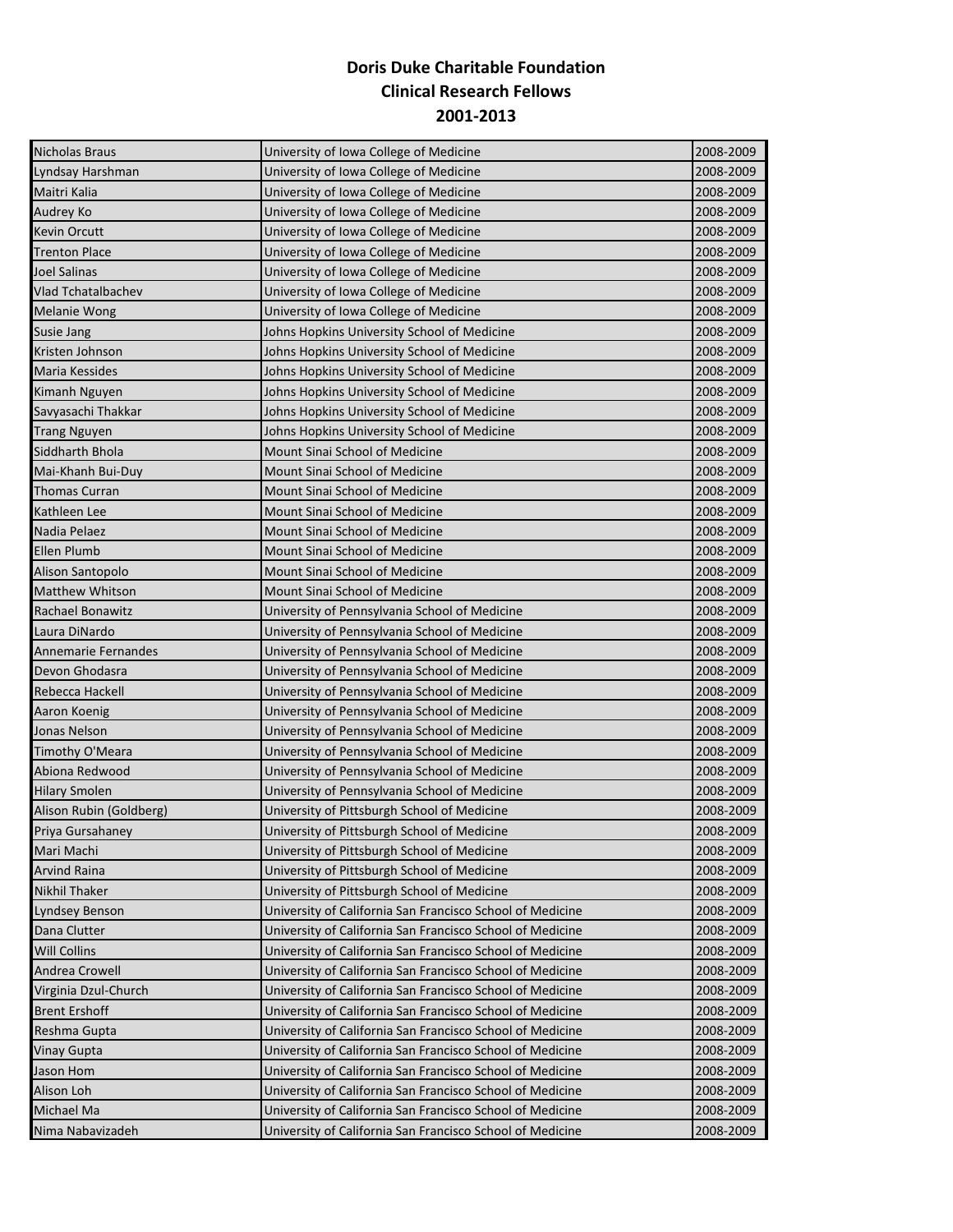<span id="page-12-0"></span>

| Patrick Newman              | University of California San Francisco School of Medicine      | 2008-2009 |
|-----------------------------|----------------------------------------------------------------|-----------|
| Ilana Richman               | University of California San Francisco School of Medicine      | 2008-2009 |
| <b>Shawn Song</b>           | University of California San Francisco School of Medicine      | 2008-2009 |
| Erica Wu                    | University of California San Francisco School of Medicine      | 2008-2009 |
| Yu Xie                      | University of California San Francisco School of Medicine      | 2008-2009 |
| Ermias Abebe                | University of North Carolina at Chapel Hill School of Medicine | 2008-2009 |
| Adesola Akinkuotu           | University of North Carolina at Chapel Hill School of Medicine | 2008-2009 |
| Maureen Braun               | University of North Carolina at Chapel Hill School of Medicine | 2008-2009 |
| Choloe Hill                 | University of North Carolina at Chapel Hill School of Medicine | 2008-2009 |
| Jeffrey Kuremsky            | University of North Carolina at Chapel Hill School of Medicine | 2008-2009 |
| Rajesh Kurpad               | University of North Carolina at Chapel Hill School of Medicine | 2008-2009 |
| Matthew Robinson            | University of North Carolina at Chapel Hill School of Medicine | 2008-2009 |
| Alan Glenn Woodruff         | University of North Carolina at Chapel Hill School of Medicine | 2008-2009 |
| Ahmed Zihni                 | University of North Carolina at Chapel Hill School of Medicine | 2008-2009 |
| Marcus Bell                 | University of Texas Southwestern Medical Center at Dallas      | 2008-2009 |
| Christopher Cano            | University of Texas Southwestern Medical Center at Dallas      | 2008-2009 |
| Emily Adhikari (Harris)     | University of Texas Southwestern Medical Center at Dallas      | 2008-2009 |
| Jaime Legendre              | University of Texas Southwestern Medical Center at Dallas      | 2008-2009 |
| <b>Christopher Malone</b>   | University of Texas Southwestern Medical Center at Dallas      | 2008-2009 |
| Christopher McPhaul         | University of Texas Southwestern Medical Center at Dallas      | 2008-2009 |
| Akhil Narang                | University of Texas Southwestern Medical Center at Dallas      | 2008-2009 |
| Heidi Prather               | University of Texas Southwestern Medical Center at Dallas      | 2008-2009 |
| Lucas Rifkin                | University of Texas Southwestern Medical Center at Dallas      | 2008-2009 |
| <b>Rosbel Gonzalez</b>      | Washington University School of Medicine in St. Louis          | 2008-2009 |
| <b>Alexander Huang</b>      | Washington University School of Medicine in St. Louis          | 2008-2009 |
| Jessica Knight-Perry        | Washington University School of Medicine in St. Louis          | 2008-2009 |
| Angelo Lipira               | Washington University School of Medicine in St. Louis          | 2008-2009 |
| Michael Liu                 | Washington University School of Medicine in St. Louis          | 2008-2009 |
| Jarod Roland                | Washington University School of Medicine in St. Louis          | 2008-2009 |
| Jerlinda Ross               | Washington University School of Medicine in St. Louis          | 2008-2009 |
| Ayal Aizer                  | Yale University School of Medicine                             | 2008-2009 |
| Krisda Chaiyachchati        | Yale University School of Medicine                             | 2008-2009 |
| Kathleen Jo Corbin (Elayda) | Yale University School of Medicine                             | 2008-2009 |
| Jaime Green                 | Yale University School of Medicine                             | 2008-2009 |
| Johanna (Jana) Halfon       | Yale University School of Medicine                             | 2008-2009 |
| Adam Licurse                | Yale University School of Medicine                             | 2008-2009 |
| <b>Matthew McRae</b>        | Yale University School of Medicine                             | 2008-2009 |
| Christopher Miller          | Yale University School of Medicine                             | 2008-2009 |
| Kemunto Mokaya              | Yale University School of Medicine                             | 2008-2009 |
| Kudakwashe Mutyambizi       | Yale University School of Medicine                             | 2008-2009 |
| Christopher Painter         | Yale University School of Medicine                             | 2008-2009 |
| Swapna Reddy                | Yale University School of Medicine                             | 2008-2009 |
| Jack Rusley                 | Yale University School of Medicine                             | 2008-2009 |
| Sudipa Sarkar               | Yale University School of Medicine                             | 2008-2009 |
| <b>Heather Speller</b>      | Yale University School of Medicine                             | 2008-2009 |
| Qi Zheng                    | Yale University School of Medicine                             | 2008-2009 |
| Fellowship Year: 2009-2010  |                                                                |           |
| Isadora Botwinick           | Columbia University College of Physicians and Surgeons         | 2009-2010 |
| Aalap Chokshi               | Columbia University College of Physicians and Surgeons         | 2009-2010 |
| Celina Crisman              | Columbia University College of Physicians and Surgeons         | 2009-2010 |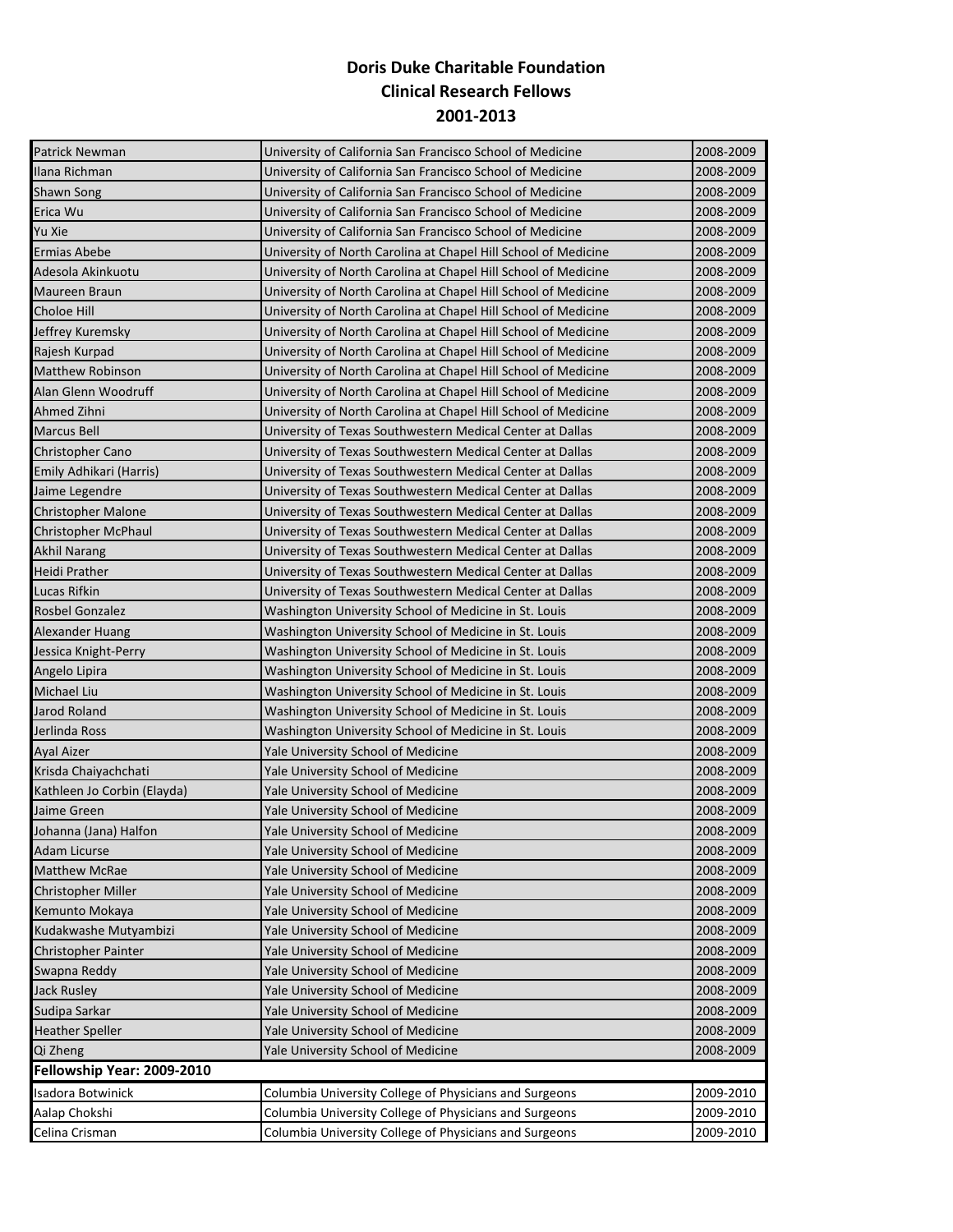| Nneka Edwards-Jackson      | Columbia University College of Physicians and Surgeons | 2009-2010 |
|----------------------------|--------------------------------------------------------|-----------|
| Caitlin Elgarten           | Columbia University College of Physicians and Surgeons | 2009-2010 |
| Mark Geyer                 | Columbia University College of Physicians and Surgeons | 2009-2010 |
| <b>Brian Hwang</b>         | Columbia University College of Physicians and Surgeons | 2009-2010 |
| Yuna Larrabee              | Columbia University College of Physicians and Surgeons | 2009-2010 |
| Minna Lee                  | Columbia University College of Physicians and Surgeons | 2009-2010 |
| Daniel Miller              | Columbia University College of Physicians and Surgeons | 2009-2010 |
| Pernilla Schweitzer        | Columbia University College of Physicians and Surgeons | 2009-2010 |
| Craig Soderquist           | Columbia University College of Physicians and Surgeons | 2009-2010 |
| David Sola-Del Valle       | Columbia University College of Physicians and Surgeons | 2009-2010 |
| <b>Matthew Truesdale</b>   | Columbia University College of Physicians and Surgeons | 2009-2010 |
| Jonathan Yun               | Columbia University College of Physicians and Surgeons | 2009-2010 |
| Michael Barnett            | Harvard Medical School                                 | 2009-2010 |
| Leah Jacoby                | <b>Harvard Medical School</b>                          | 2009-2010 |
| Yi Li                      | <b>Harvard Medical School</b>                          | 2009-2010 |
| Natasha Parekh             | <b>Harvard Medical School</b>                          | 2009-2010 |
| Vivek Shenoy               | <b>Harvard Medical School</b>                          | 2009-2010 |
| Leanna Sudhof              | <b>Harvard Medical School</b>                          | 2009-2010 |
| Belinda Waltman            | <b>Harvard Medical School</b>                          | 2009-2010 |
| Elise Bream (Ahrens)       | University of Iowa College of Medicine                 | 2009-2010 |
| <b>Heather Byers</b>       | University of Iowa College of Medicine                 | 2009-2010 |
| Gregory Cheeney            | University of Iowa College of Medicine                 | 2009-2010 |
| Joy Matsui                 | University of Iowa College of Medicine                 | 2009-2010 |
| Naveen Muthu               | University of Iowa College of Medicine                 | 2009-2010 |
| George Nelson              | University of Iowa College of Medicine                 | 2009-2010 |
|                            |                                                        |           |
| <b>Eliot Shearer</b>       | University of Iowa College of Medicine                 | 2009-2010 |
| Katherine (Katie) Bever    | Johns Hopkins University School of Medicine            | 2009-2010 |
| Shelly Choo                | Johns Hopkins University School of Medicine            | 2009-2010 |
| Ron Gutmark                | Johns Hopkins University School of Medicine            | 2009-2010 |
| Eric Momin                 | Johns Hopkins University School of Medicine            | 2009-2010 |
| Samata Singhi              | Johns Hopkins University School of Medicine            | 2009-2010 |
| Jonathan Braitbord         | Mount Sinai School of Medicine                         | 2009-2010 |
| Alexandra Clifton          | Mount Sinai School of Medicine                         | 2009-2010 |
| <b>Catherine Constable</b> | Mount Sinai School of Medicine                         | 2009-2010 |
| Andrew Goldstone           | Mount Sinai School of Medicine                         | 2009-2010 |
| <b>Robert Goldstone</b>    | Mount Sinai School of Medicine                         | 2009-2010 |
| Elizabeth Schwartz         | Mount Sinai School of Medicine                         | 2009-2010 |
| <b>Brian West</b>          | Mount Sinai School of Medicine                         | 2009-2010 |
| Jean Wisna                 | Mount Sinai School of Medicine                         | 2009-2010 |
| Katrina Abuabara           | University of Pennsylvania School of Medicine          | 2009-2010 |
| Jessica Cataldi            | University of Pennsylvania School of Medicine          | 2009-2010 |
| Christopher Favilla        | University of Pennsylvania School of Medicine          | 2009-2010 |
| Claire Friedman            | University of Pennsylvania School of Medicine          | 2009-2010 |
| Jonathan Ludmir            | University of Pennsylvania School of Medicine          | 2009-2010 |
| Kathleen McKeegan          | University of Pennsylvania School of Medicine          | 2009-2010 |
| Jarrod Predina             | University of Pennsylvania School of Medicine          | 2009-2010 |
| Debora Yeboa               | University of Pennsylvania School of Medicine          | 2009-2010 |
| Lara Cox                   | University of Pittsburgh School of Medicine            | 2009-2010 |
| Anthony Deo                | University of Pittsburgh School of Medicine            | 2009-2010 |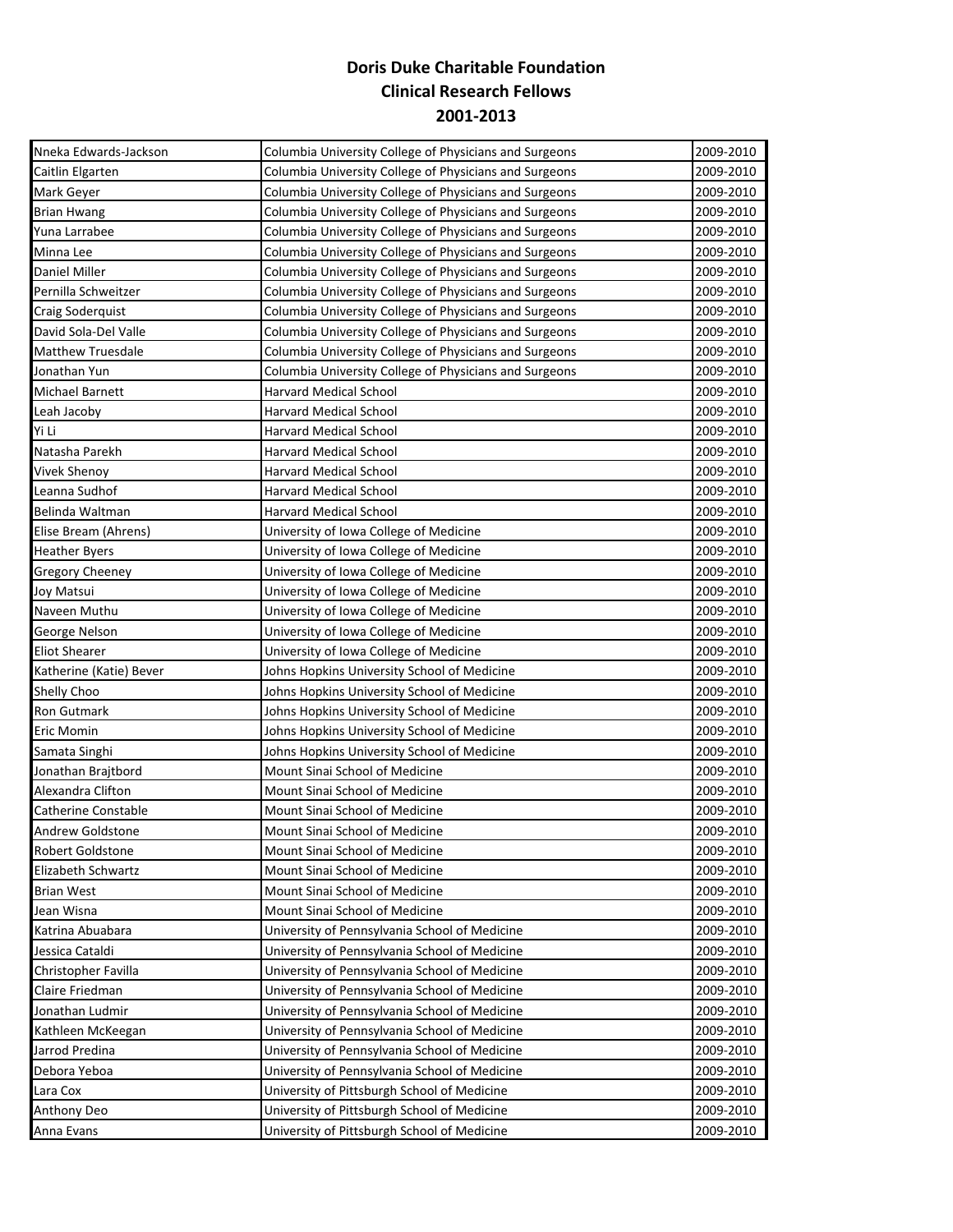| Elizabeth Genovese       | University of Pittsburgh School of Medicine                    | 2009-2010 |
|--------------------------|----------------------------------------------------------------|-----------|
| Erin Ohmann              | University of Pittsburgh School of Medicine                    | 2009-2010 |
| David Panczykowski       | University of Pittsburgh School of Medicine                    | 2009-2010 |
| Anthony Paravati         | University of Pittsburgh School of Medicine                    | 2009-2010 |
| Roy Sriwattanakomen      | University of Pittsburgh School of Medicine                    | 2009-2010 |
| Vinesh Arasu             | University of California San Francisco School of Medicine      | 2009-2010 |
| Deanna Cettomai          | University of California San Francisco School of Medicine      | 2009-2010 |
| <b>Eleanor Cheung</b>    | University of California San Francisco School of Medicine      | 2009-2010 |
| <b>Eduardo Gonzales</b>  | University of California San Francisco School of Medicine      | 2009-2010 |
| Bryan Haughom            | University of California San Francisco School of Medicine      | 2009-2010 |
| Tushani Illangasakare    | University of California San Francisco School of Medicine      | 2009-2010 |
| Melissa Kanchanapoomi    | University of California San Francisco School of Medicine      | 2009-2010 |
| Jenna Kay                | University of California San Francisco School of Medicine      | 2009-2010 |
| Anna Martinez            | University of California San Francisco School of Medicine      | 2009-2010 |
| Nicholas Olney           | University of California San Francisco School of Medicine      | 2009-2010 |
| Andrey Ostrovsky         | University of California San Francisco School of Medicine      | 2009-2010 |
| Laura Petrillo           | University of California San Francisco School of Medicine      | 2009-2010 |
| Martin Rutowski          | University of California San Francisco School of Medicine      | 2009-2010 |
| Katherine Talcott        | University of California San Francisco School of Medicine      | 2009-2010 |
| <b>Hugo Torres</b>       | University of California San Francisco School of Medicine      | 2009-2010 |
| Sinae Vogel              | University of California San Francisco School of Medicine      | 2009-2010 |
| Amanda Yeaton-Massey     | University of California San Francisco School of Medicine      | 2009-2010 |
| Emilia Cambell           | University of North Carolina at Chapel Hill School of Medicine | 2009-2010 |
| Omar Halawa              | University of North Carolina at Chapel Hill School of Medicine | 2009-2010 |
| Maria Keating            | University of North Carolina at Chapel Hill School of Medicine | 2009-2010 |
| Paul Kogan               | University of North Carolina at Chapel Hill School of Medicine | 2009-2010 |
| <b>Suzanne Rhodes</b>    | University of North Carolina at Chapel Hill School of Medicine | 2009-2010 |
| Teresa Samulski          | University of North Carolina at Chapel Hill School of Medicine | 2009-2010 |
| Carilyn Sparks           | University of North Carolina at Chapel Hill School of Medicine | 2009-2010 |
| Kai Sun                  | University of North Carolina at Chapel Hill School of Medicine | 2009-2010 |
| Jessica Watson           | University of North Carolina at Chapel Hill School of Medicine | 2009-2010 |
| <b>Weston Waxweiller</b> | University of North Carolina at Chapel Hill School of Medicine | 2009-2010 |
| Stephen Wheless          | University of North Carolina at Chapel Hill School of Medicine | 2009-2010 |
| Alberto Diaz de Leon     | University of Texas Southwestern Medical Center at Dallas      | 2009-2010 |
| Sarah Lee                | University of Texas Southwestern Medical Center at Dallas      | 2009-2010 |
| Saad Mir                 | University of Texas Southwestern Medical Center at Dallas      | 2009-2010 |
| Nafisseh Sirjani         | University of Texas Southwestern Medical Center at Dallas      | 2009-2010 |
| Matthew Warner           | University of Texas Southwestern Medical Center at Dallas      | 2009-2010 |
| Jonathan Breshears       | Washington University School of Medicine in St. Louis          | 2009-2010 |
| <b>Bimal Chaudhari</b>   | Washington University School of Medicine in St. Louis          | 2009-2010 |
| Lucas McDuffie           | Washington University School of Medicine in St. Louis          | 2009-2010 |
| Shuddhadeb Ray           | Washington University School of Medicine in St. Louis          | 2009-2010 |
| Michael Scalfani         | Washington University School of Medicine in St. Louis          | 2009-2010 |
| Abigail Baird            | Yale University School of Medicine                             | 2009-2010 |
| Andrea Dean              | Yale University School of Medicine                             | 2009-2010 |
| Kolawole Jegede          | Yale University School of Medicine                             | 2009-2010 |
| Rabina Kochar            | Yale University School of Medicine                             | 2009-2010 |
| Melissa Lygizos          | Yale University School of Medicine                             | 2009-2010 |
| Naomi Pitskel            | Yale University School of Medicine                             | 2009-2010 |
| Meghan Prin              | Yale University School of Medicine                             | 2009-2010 |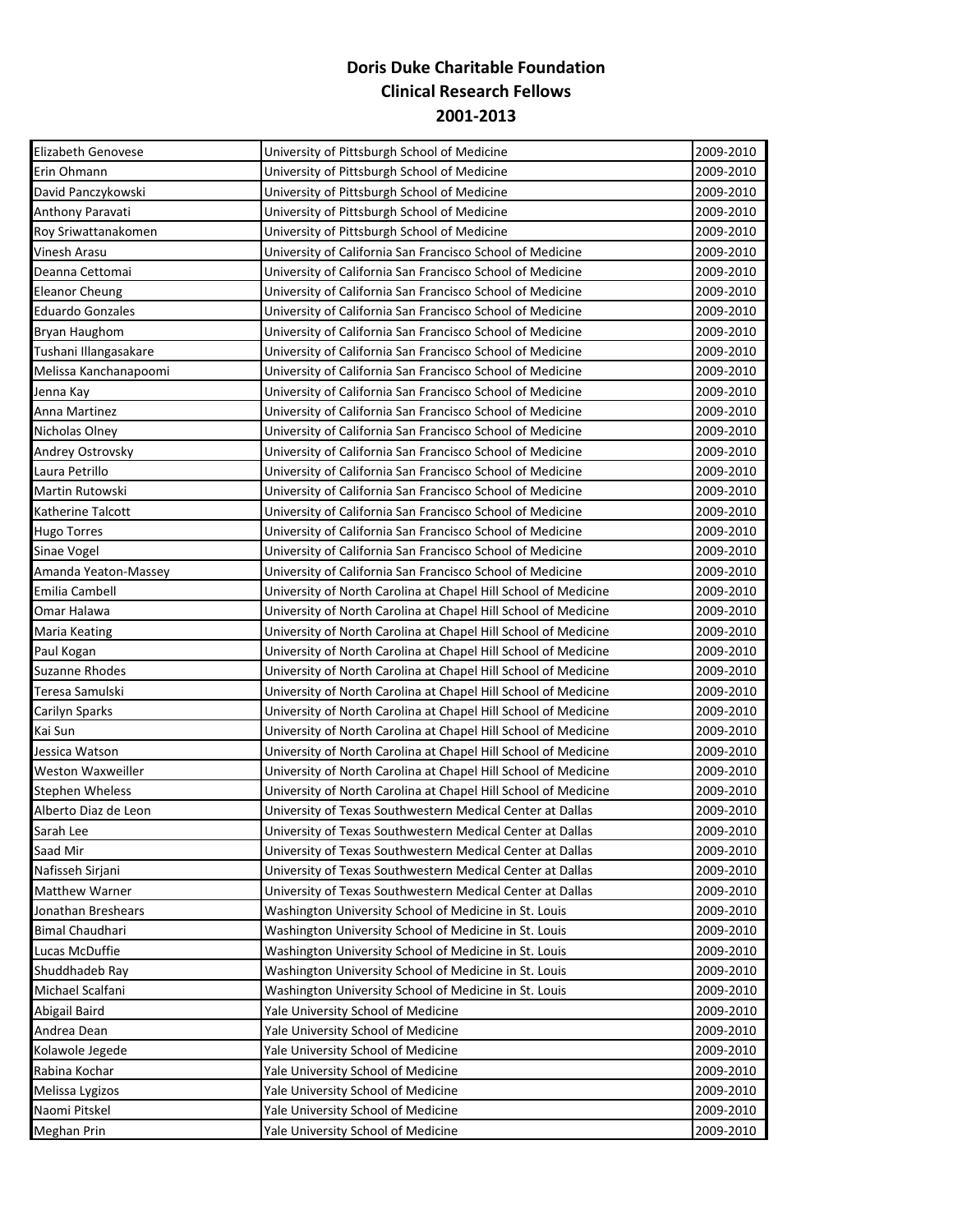<span id="page-15-0"></span>

| Alexandra Sowa             | Yale University School of Medicine                     | 2009-2010 |
|----------------------------|--------------------------------------------------------|-----------|
| Natalie Spicyn             | Yale University School of Medicine                     | 2009-2010 |
| Jordan Terner              | Yale University School of Medicine                     | 2009-2010 |
| Juliana Tolles             | Yale University School of Medicine                     | 2009-2010 |
| Charles Tuggle             | Yale University School of Medicine                     | 2009-2010 |
| Fellowship Year: 2010-2011 |                                                        |           |
| Rita Abdelmessih           | Columbia University College of Physicians and Surgeons | 2010-2011 |
| Andrew Birkeland           | Columbia University College of Physicians and Surgeons | 2010-2011 |
| Randy D'Amico              | Columbia University College of Physicians and Surgeons | 2010-2011 |
| Benjamin Everett           | Columbia University College of Physicians and Surgeons | 2010-2011 |
| Adrienne Gerken            | Columbia University College of Physicians and Surgeons | 2010-2011 |
| Daniel Green               | Columbia University College of Physicians and Surgeons | 2010-2011 |
| Max Kates                  | Columbia University College of Physicians and Surgeons | 2010-2011 |
| Christine Lin              | Columbia University College of Physicians and Surgeons | 2010-2011 |
| Diana Montoya-Fontalvo     | Columbia University College of Physicians and Surgeons | 2010-2011 |
| <b>Shannon Nees</b>        | Columbia University College of Physicians and Surgeons | 2010-2011 |
| Lucas Nikkel               | Columbia University College of Physicians and Surgeons | 2010-2011 |
| Manish Noticewala          | Columbia University College of Physicians and Surgeons | 2010-2011 |
| <b>Matthew Piazza</b>      | Columbia University College of Physicians and Surgeons | 2010-2011 |
| Angela Ricci               | Columbia University College of Physicians and Surgeons | 2010-2011 |
| Alice Wang                 | Columbia University College of Physicians and Surgeons | 2010-2011 |
| Lu Na Xu                   | Columbia University College of Physicians and Surgeons | 2010-2011 |
| Olga Yeshchina             | Columbia University College of Physicians and Surgeons | 2010-2011 |
| <b>Brett Youngerman</b>    | Columbia University College of Physicians and Surgeons | 2010-2011 |
| Aliya Jiwani               | <b>Harvard Medical School</b>                          | 2010-2011 |
| Marisa Kardos              | Harvard Medical School                                 | 2010-2011 |
| Ilan Mizrahi-Arnaud        | <b>Harvard Medical School</b>                          | 2010-2011 |
| John Passanese             | Harvard Medical School                                 | 2010-2011 |
| Gabriela Poles             |                                                        |           |
|                            | <b>Harvard Medical School</b>                          | 2010-2011 |
| Ailis Tweed-Kent           | <b>Harvard Medical School</b>                          | 2010-2011 |
| Erin Wei                   | <b>Harvard Medical School</b>                          | 2010-2011 |
| <b>Brian Christie</b>      | University of Iowa College of Medicine                 | 2010-2011 |
| Kari Evans                 | University of Iowa College of Medicine                 | 2010-2011 |
| Alexandra Frydman          | University of Iowa College of Medicine                 | 2010-2011 |
| <b>Randall Grout</b>       | University of Iowa College of Medicine                 | 2010-2011 |
| Maximo Marin               | University of Iowa College of Medicine                 | 2010-2011 |
| Robert Rydze               | University of Iowa College of Medicine                 | 2010-2011 |
| Ryan Sullivan              | University of Iowa College of Medicine                 | 2010-2011 |
| James Chen                 | Johns Hopkins University School of Medicine            | 2010-2011 |
| Hormuzdiyar Dasenbrock     | Johns Hopkins University School of Medicine            | 2010-2011 |
| Andrew Ibrahim             | Johns Hopkins University School of Medicine            | 2010-2011 |
| Kevin Jeng                 | Johns Hopkins University School of Medicine            | 2010-2011 |
| HeeWon Lee                 | Johns Hopkins University School of Medicine            | 2010-2011 |
| Alexander Barash           | Mount Sinai School of Medicine                         | 2010-2011 |
| <b>Catherine Bigelow</b>   | Mount Sinai School of Medicine                         | 2010-2011 |
| Amelia Clark               | Mount Sinai School of Medicine                         | 2010-2011 |
| Yan Epelboym               | Mount Sinai School of Medicine                         | 2010-2011 |
| Sirisha Jonnalagadda       | Mount Sinai School of Medicine                         | 2010-2011 |
| Abigail Southard           | Mount Sinai School of Medicine                         | 2010-2011 |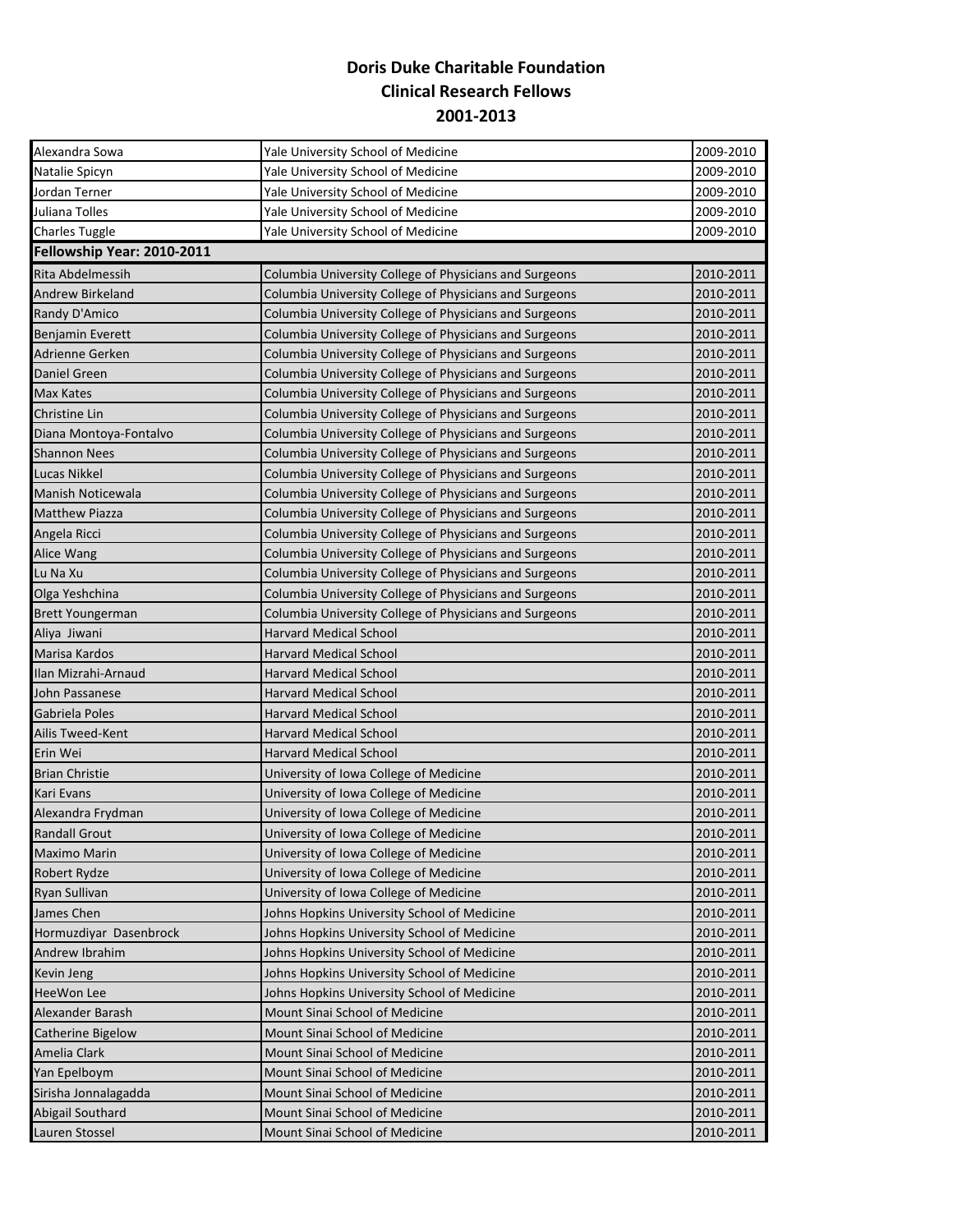| Peter Vila               | Mount Sinai School of Medicine                                 | 2010-2011 |
|--------------------------|----------------------------------------------------------------|-----------|
| Jenny Chen               | University of California San Francisco School of Medicine      | 2010-2011 |
| <b>Beth Hart</b>         | University of California San Francisco School of Medicine      | 2010-2011 |
| Prachi Jain              | University of California San Francisco School of Medicine      | 2010-2011 |
| Karen Lai                | University of California San Francisco School of Medicine      | 2010-2011 |
| <b>Tiffany Lu</b>        | University of California San Francisco School of Medicine      | 2010-2011 |
| Craig See                | University of California San Francisco School of Medicine      | 2010-2011 |
| Victoria Woo             | University of California San Francisco School of Medicine      | 2010-2011 |
| Erica Chapin             | University of North Carolina at Chapel Hill School of Medicine | 2010-2011 |
| Katherine Fyall          | University of North Carolina at Chapel Hill School of Medicine | 2010-2011 |
| Jordan Holmes            | University of North Carolina at Chapel Hill School of Medicine | 2010-2011 |
| Viktoria Koskenoja       | University of North Carolina at Chapel Hill School of Medicine | 2010-2011 |
| Jeremy Maggin            | University of North Carolina at Chapel Hill School of Medicine | 2010-2011 |
| Sarah Sperry             | University of North Carolina at Chapel Hill School of Medicine | 2010-2011 |
| Xiao Wang                | University of North Carolina at Chapel Hill School of Medicine | 2010-2011 |
| Lindsay Wolf             | University of North Carolina at Chapel Hill School of Medicine | 2010-2011 |
| Aileen Chang             | University of Pennsylvania School of Medicine                  | 2010-2011 |
| Samira Farouk            | University of Pennsylvania School of Medicine                  | 2010-2011 |
| <b>Lindsay Griffin</b>   | University of Pennsylvania School of Medicine                  | 2010-2011 |
| Michael Kelly-Sell       | University of Pennsylvania School of Medicine                  | 2010-2011 |
| <b>Christopher Morse</b> | University of Pennsylvania School of Medicine                  | 2010-2011 |
| Adam Schwartz            | University of Pennsylvania School of Medicine                  | 2010-2011 |
| Paul Sonenthal           | University of Pennsylvania School of Medicine                  | 2010-2011 |
| Julie You                | University of Pennsylvania School of Medicine                  | 2010-2011 |
| YiDing Yu                | University of Pennsylvania School of Medicine                  | 2010-2011 |
| Tanner Bartholow         | University of Pittsburgh School of Medicine                    | 2010-2011 |
| Tiffany Behringer        | University of Pittsburgh School of Medicine                    | 2010-2011 |
| Maria Fan                | University of Pittsburgh School of Medicine                    | 2010-2011 |
| Aditya Iyer              | University of Pittsburgh School of Medicine                    | 2010-2011 |
| Jessica Lee              | University of Pittsburgh School of Medicine                    | 2010-2011 |
| Rachel Orler Reid        | University of Pittsburgh School of Medicine                    | 2010-2011 |
| Sarah Ramer              | University of Pittsburgh School of Medicine                    | 2010-2011 |
| Sanithia Williams        | University of Pittsburgh School of Medicine                    | 2010-2011 |
| Raj Gondalia             | University of Texas Southwestern Medical Center at Dallas      | 2010-2011 |
| Mohit Gupta              | University of Texas Southwestern Medical Center at Dallas      | 2010-2011 |
| David Hong               | University of Texas Southwestern Medical Center at Dallas      | 2010-2011 |
| <b>Nikhil Narang</b>     | University of Texas Southwestern Medical Center at Dallas      | 2010-2011 |
| Catherine Oldenkamp      | University of Texas Southwestern Medical Center at Dallas      | 2010-2011 |
| Samuel Park              | University of Texas Southwestern Medical Center at Dallas      | 2010-2011 |
| William Teeter           | University of Texas Southwestern Medical Center at Dallas      | 2010-2011 |
| <b>Tracy Burns</b>       | Washington University School of Medicine in St. Louis          | 2010-2011 |
| <b>Scott Harring</b>     | Washington University School of Medicine in St. Louis          | 2010-2011 |
| Ibrahim Hussain          | Washington University School of Medicine in St. Louis          | 2010-2011 |
| Robert Schuh             | Washington University School of Medicine in St. Louis          | 2010-2011 |
| Jamie Solis              | Washington University School of Medicine in St. Louis          | 2010-2011 |
| Kristen Ziara            | Washington University School of Medicine in St. Louis          | 2010-2011 |
| Oliver Barry             | Yale University School of Medicine                             | 2010-2011 |
| Daniel Blizzard          | Yale University School of Medicine                             | 2010-2011 |
| Anna Engberg             | Yale University School of Medicine                             | 2010-2011 |
| Ogechukwu Eze            | Yale University School of Medicine                             | 2010-2011 |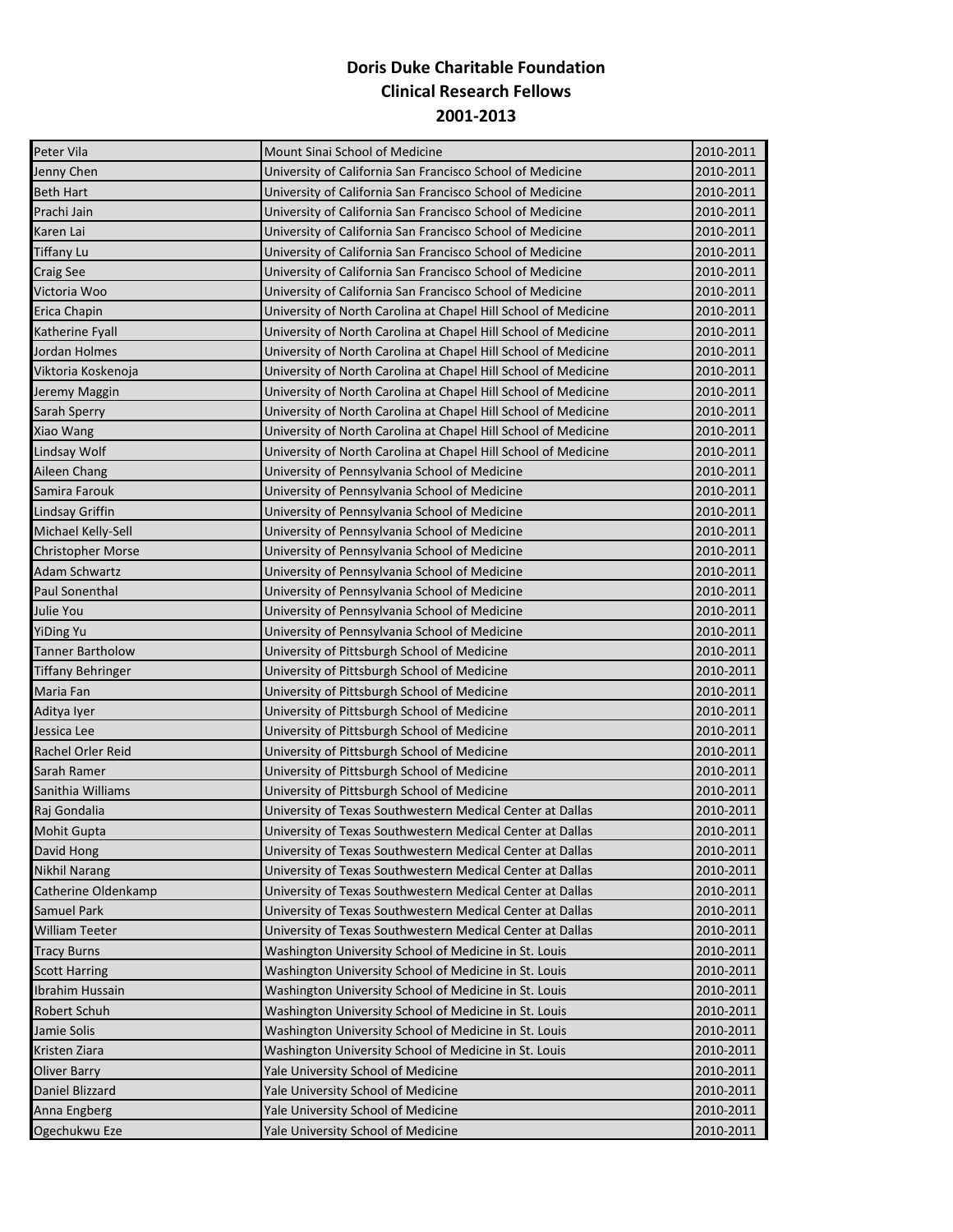<span id="page-17-0"></span>

| Aaron Feinstein            | Yale University School of Medicine                     | 2010-2011 |
|----------------------------|--------------------------------------------------------|-----------|
| Scott Hunter               | Yale University School of Medicine                     | 2010-2011 |
| <b>Ashley Lewis Hunter</b> | Yale University School of Medicine                     | 2010-2011 |
| Natasha Nayak              | Yale University School of Medicine                     | 2010-2011 |
| Sara Sani                  | Yale University School of Medicine                     | 2010-2011 |
| <b>Anand Selvam</b>        | Yale University School of Medicine                     | 2010-2011 |
| Sonya Thomas               | Yale University School of Medicine                     | 2010-2011 |
| Roberto Travieso           | Yale University School of Medicine                     | 2010-2011 |
| Fellowship Year: 2011-2012 |                                                        |           |
| <b>William Berg</b>        | Columbia University College of Physicians and Surgeons | 2011-2012 |
| Edem Binka                 | Columbia University College of Physicians and Surgeons | 2011-2012 |
| <b>Emily Broun</b>         | Columbia University College of Physicians and Surgeons | 2011-2012 |
| Arthur Carminucci          | Columbia University College of Physicians and Surgeons | 2011-2012 |
| Christine Chung            | Columbia University College of Physicians and Surgeons | 2011-2012 |
| Lauren Dunn                | Columbia University College of Physicians and Surgeons | 2011-2012 |
| Victoria Ebiana            | Columbia University College of Physicians and Surgeons | 2011-2012 |
| Angela Fast                | Columbia University College of Physicians and Surgeons | 2011-2012 |
| Hannah Goldstein           | Columbia University College of Physicians and Surgeons | 2011-2012 |
| Dara Holder                | Columbia University College of Physicians and Surgeons | 2011-2012 |
| Sapna Iyer                 | Columbia University College of Physicians and Surgeons | 2011-2012 |
| Joelle Karlik              | Columbia University College of Physicians and Surgeons | 2011-2012 |
| Joshua Leinwand            | Columbia University College of Physicians and Surgeons | 2011-2012 |
| Christen Lennon            | Columbia University College of Physicians and Surgeons | 2011-2012 |
| James Lin                  | Columbia University College of Physicians and Surgeons | 2011-2012 |
| Peter Liou                 | Columbia University College of Physicians and Surgeons | 2011-2012 |
| Michael Lipsky             | Columbia University College of Physicians and Surgeons | 2011-2012 |
| Kavita Radhakrishnan       | Columbia University College of Physicians and Surgeons | 2011-2012 |
| Jaime RiChard              | Columbia University College of Physicians and Surgeons | 2011-2012 |
| Matthew Riedel             | Columbia University College of Physicians and Surgeons | 2011-2012 |
| Christian Rose             | Columbia University College of Physicians and Surgeons | 2011-2012 |
| John Sheehy                | Columbia University College of Physicians and Surgeons | 2011-2012 |
| Stephanie Sheikh           | Columbia University College of Physicians and Surgeons | 2011-2012 |
| <b>Eric Tang</b>           | Columbia University College of Physicians and Surgeons | 2011-2012 |
| Kerry Vaughan              | Columbia University College of Physicians and Surgeons | 2011-2012 |
| Teresa Wojtasiewicz        | Columbia University College of Physicians and Surgeons | 2011-2012 |
| Christopher Doughty        | <b>Harvard Medical School</b>                          | 2011-2012 |
| Heather Hsu                | <b>Harvard Medical School</b>                          | 2011-2012 |
| Li-Wen Huang               | <b>Harvard Medical School</b>                          | 2011-2012 |
| Alexander Lankowski        | <b>Harvard Medical School</b>                          | 2011-2012 |
| Khang Nguyen               | <b>Harvard Medical School</b>                          | 2011-2012 |
| Arti Parekh                | <b>Harvard Medical School</b>                          | 2011-2012 |
| <b>Bushra Taha</b>         | <b>Harvard Medical School</b>                          | 2011-2012 |
| Demetri Arnaoutakis        | Johns Hopkins University School of Medicine            | 2011-2012 |
| Laura Ellington            | Johns Hopkins University School of Medicine            | 2011-2012 |
| Jacob Ruzevick             | Johns Hopkins University School of Medicine            | 2011-2012 |
| Di Sun                     | Johns Hopkins University School of Medicine            | 2011-2012 |
| Suzanne van Langdingham    | Johns Hopkins University School of Medicine            | 2011-2012 |
| Cara Bergamo               | Mount Sinai School of Medicine                         | 2011-2012 |
| Demetri Blanas             | Mount Sinai School of Medicine                         | 2011-2012 |
| <b>Edward Chu</b>          | Mount Sinai School of Medicine                         | 2011-2012 |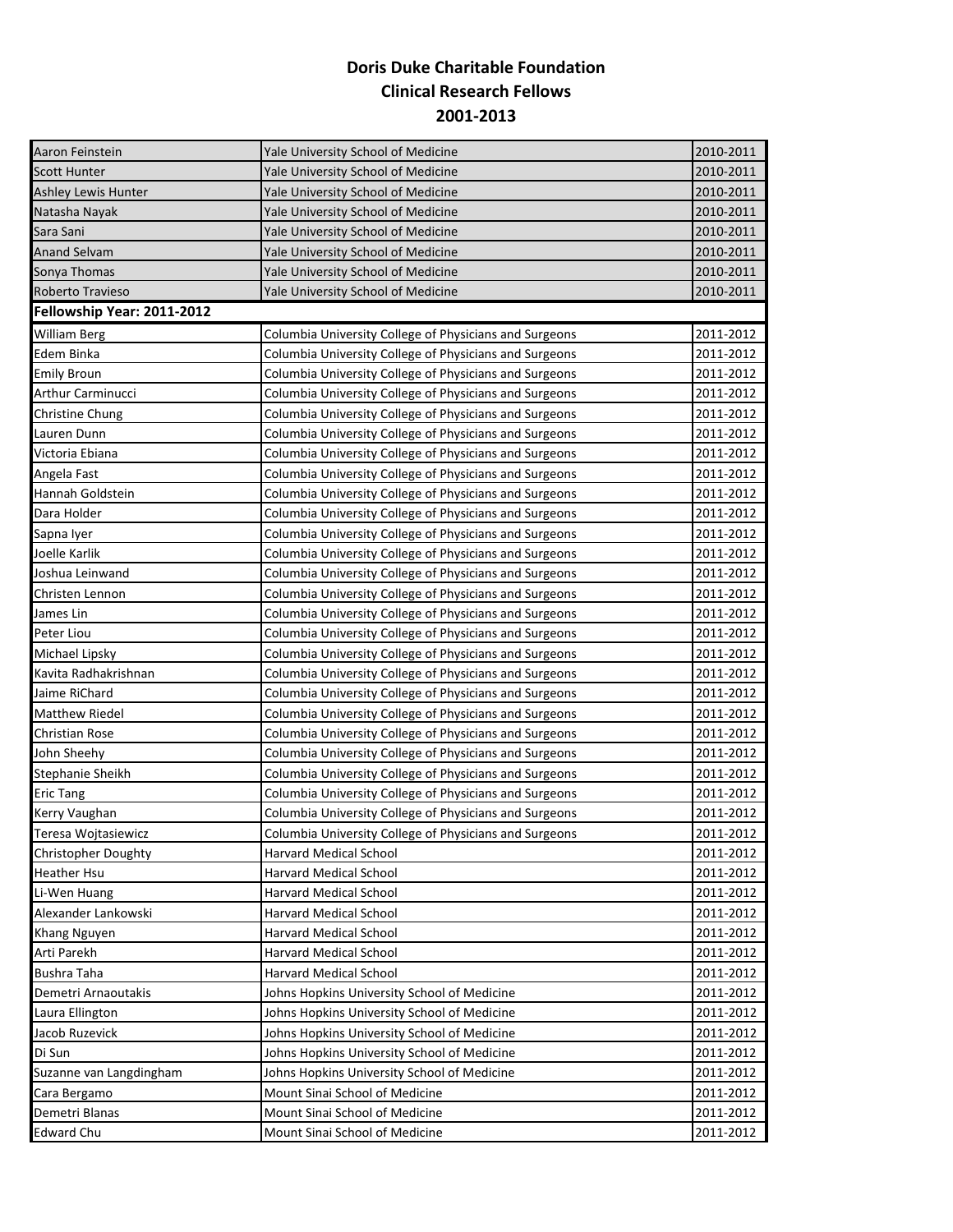| Lauren Levy              | Mount Sinai School of Medicine                                 | 2011-2012 |
|--------------------------|----------------------------------------------------------------|-----------|
| Andrea Matho             | Mount Sinai School of Medicine                                 | 2011-2012 |
| Chang Park               | Mount Sinai School of Medicine                                 | 2011-2012 |
| Alexander Small          | Mount Sinai School of Medicine                                 | 2011-2012 |
| Lauren Steele            | Mount Sinai School of Medicine                                 | 2011-2012 |
| Katherine Dillon         | University of Pennsylvania School of Medicine                  | 2011-2012 |
| <b>Emily Greenberger</b> | University of Pennsylvania School of Medicine                  | 2011-2012 |
| Ran (Ron) Li             | University of Pennsylvania School of Medicine                  | 2011-2012 |
| Claire Mulvey            | University of Pennsylvania School of Medicine                  | 2011-2012 |
| Sarah Puryear            | University of Pennsylvania School of Medicine                  | 2011-2012 |
| Kelly Quinley            | University of Pennsylvania School of Medicine                  | 2011-2012 |
| Rachel Yang (Schoenfeld) | University of Pennsylvania School of Medicine                  | 2011-2012 |
| Sarah Wallace            | University of Pennsylvania School of Medicine                  | 2011-2012 |
| Gillian Harrison         | University of Pittsburgh School of Medicine                    | 2011-2012 |
| Ryan Li                  | University of Pittsburgh School of Medicine                    | 2011-2012 |
| Rachel Maciasz           | University of Pittsburgh School of Medicine                    | 2011-2012 |
| Brian Nolan              | University of Pittsburgh School of Medicine                    | 2011-2012 |
| Michael Scholwalter      | University of Pittsburgh School of Medicine                    | 2011-2012 |
| Benjamin Sprague         | University of Pittsburgh School of Medicine                    | 2011-2012 |
| Ryan Stephenson          | University of Pittsburgh School of Medicine                    | 2011-2012 |
| Lisa Tseng               | University of Pittsburgh School of Medicine                    | 2011-2012 |
| Jacky Yeung              | University of Pittsburgh School of Medicine                    | 2011-2012 |
| Jessica Bloome           | University of California San Francisco School of Medicine      | 2011-2012 |
| Jessica Briggs           | University of California San Francisco School of Medicine      | 2011-2012 |
| Julia Fehniger           | University of California San Francisco School of Medicine      | 2011-2012 |
| Sarah Isquick            | University of California San Francisco School of Medicine      | 2011-2012 |
| Chemtal Mungo            | University of California San Francisco School of Medicine      | 2011-2012 |
| Michael Safaee           | University of California San Francisco School of Medicine      | 2011-2012 |
| Erick Westbroek          | University of California San Francisco School of Medicine      | 2011-2012 |
| Jonathan Wong            | University of California San Francisco School of Medicine      | 2011-2012 |
| Colin Buzza              | University of Iowa College of Medicine                         | 2011-2012 |
| Stephen Eyler            | University of Iowa College of Medicine                         | 2011-2012 |
| <b>Brandon Menke</b>     | University of Iowa College of Medicine                         | 2011-2012 |
| Catherina Pinnaro        | University of Iowa College of Medicine                         | 2011-2012 |
| Jason Redman             | University of Iowa College of Medicine                         | 2011-2012 |
| Desi Schoo               | University of Iowa College of Medicine                         | 2011-2012 |
| Ajay Singhvi             | University of Iowa College of Medicine                         | 2011-2012 |
| <b>Audrey Wallace</b>    | University of Iowa College of Medicine                         | 2011-2012 |
| Alan Wang                | University of Iowa College of Medicine                         | 2011-2012 |
| Virginia Alldredge       | University of North Carolina at Chapel Hill School of Medicine | 2011-2012 |
| Elizabeth Au             | University of North Carolina at Chapel Hill School of Medicine | 2011-2012 |
| <b>Bryce Haac</b>        | University of North Carolina at Chapel Hill School of Medicine | 2011-2012 |
| Nigar Harfouche          | University of North Carolina at Chapel Hill School of Medicine | 2011-2012 |
| Ali Irshad               | University of North Carolina at Chapel Hill School of Medicine | 2011-2012 |
| Hannah Kim               | University of North Carolina at Chapel Hill School of Medicine | 2011-2012 |
| Eric Oermann             | University of North Carolina at Chapel Hill School of Medicine | 2011-2012 |
| Rounak Rawal             | University of North Carolina at Chapel Hill School of Medicine | 2011-2012 |
| <b>Trevor Royce</b>      | University of North Carolina at Chapel Hill School of Medicine | 2011-2012 |
| <b>Emerson Chen</b>      | University of Texas Southwestern Medical Center at Dallas      | 2011-2012 |
| Adolfo Flores            | University of Texas Southwestern Medical Center at Dallas      | 2011-2012 |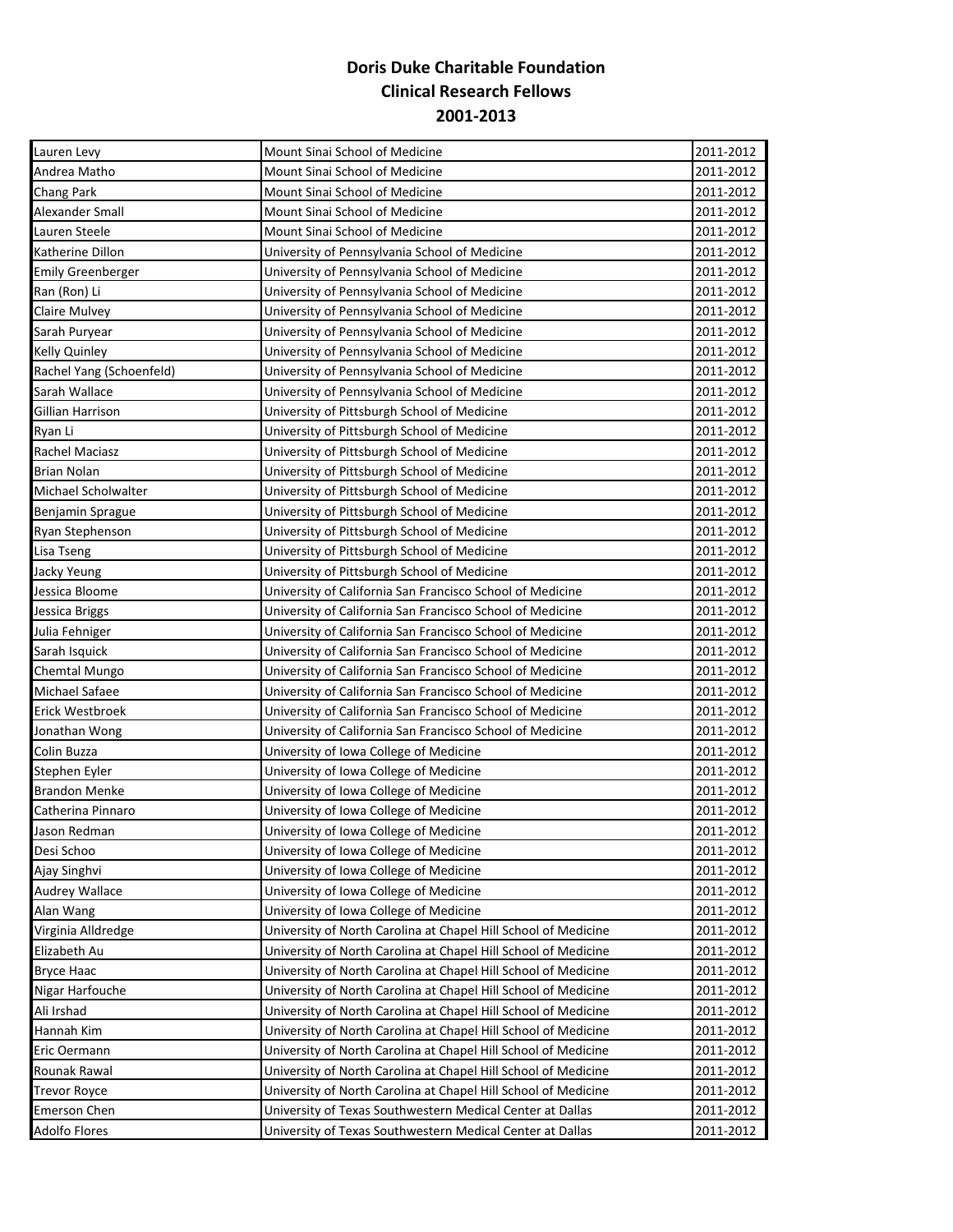<span id="page-19-0"></span>

| Lindsay Horton             | University of Texas Southwestern Medical Center at Dallas | 2011-2012 |
|----------------------------|-----------------------------------------------------------|-----------|
| Hongzhao Ji                | University of Texas Southwestern Medical Center at Dallas | 2011-2012 |
| Richard Lucarelli          | University of Texas Southwestern Medical Center at Dallas | 2011-2012 |
| Quoc Tran                  | University of Texas Southwestern Medical Center at Dallas | 2011-2012 |
| Vasu Tumati                | University of Texas Southwestern Medical Center at Dallas | 2011-2012 |
| James Krings               | Washington University School of Medicine in St. Louis     | 2011-2012 |
| Iris Lee                   | Washington University School of Medicine in St. Louis     | 2011-2012 |
| Megan Lee                  | Washington University School of Medicine in St. Louis     | 2011-2012 |
| Mohammad Madani            | Washington University School of Medicine in St. Louis     | 2011-2012 |
| Alex Malone                | Washington University School of Medicine in St. Louis     | 2011-2012 |
| Hanna Xu                   | Washington University School of Medicine in St. Louis     | 2011-2012 |
| Andrew Bauerschmidt        | Yale University School of Medicine                        | 2011-2012 |
| Joel Beckett               | Yale University School of Medicine                        | 2011-2012 |
| Christopher Goodenough     | Yale University School of Medicine                        | 2011-2012 |
| Anneka Hooft               | Yale University School of Medicine                        | 2011-2012 |
| Gregory Kuzmik             | Yale University School of Medicine                        | 2011-2012 |
| Kristina Liu               | Yale University School of Medicine                        | 2011-2012 |
| John Millet                | Yale University School of Medicine                        | 2011-2012 |
| Julius Oatts               | Yale University School of Medicine                        | 2011-2012 |
| Michael Peluso             | Yale University School of Medicine                        | 2011-2012 |
| Jonathan Powell            | Yale University School of Medicine                        | 2011-2012 |
| Odayme Quesada             | Yale University School of Medicine                        | 2011-2012 |
| Devesh Upadhya             | Yale University School of Medicine                        | 2011-2012 |
| Jennifer Yuhas             | Yale University School of Medicine                        | 2011-2012 |
| Fellowship Year: 2012-2013 |                                                           |           |
|                            |                                                           |           |
| Robert J. Rothrock         | Columbia University College of Physicians and Surgeons    | 2012-2013 |
| Jorien Gemma Breur         | Columbia University College of Physicians and Surgeons    | 2012-2013 |
| Hanna Moisander-Joyce      | Columbia University College of Physicians and Surgeons    | 2012-2013 |
| Lisa Rothman               | Columbia University College of Physicians and Surgeons    | 2012-2013 |
| Michael McDowell           | Columbia University College of Physicians and Surgeons    | 2012-2013 |
| Mahesh Madhavan            | Columbia University College of Physicians and Surgeons    | 2012-2013 |
| Andrew Chan                | Columbia University College of Physicians and Surgeons    | 2012-2013 |
| Sarah Keesecker            | Columbia University College of Physicians and Surgeons    | 2012-2013 |
| <b>Christopher Showers</b> | Columbia University College of Physicians and Surgeons    | 2012-2013 |
| <b>Brian Gill</b>          | Columbia University College of Physicians and Surgeons    | 2012-2013 |
| Eileen Shu                 | Columbia University College of Physicians and Surgeons    | 2012-2013 |
| Aakriti Garg               | Columbia University College of Physicians and Surgeons    | 2012-2013 |
| <b>Howard Park</b>         | Columbia University College of Physicians and Surgeons    | 2012-2013 |
| Evan Sheha                 | Columbia University College of Physicians and Surgeons    | 2012-2013 |
| Maggie Wright              | Columbia University College of Physicians and Surgeons    | 2012-2013 |
| Jane O                     | Columbia University College of Physicians and Surgeons    | 2012-2013 |
| Zhe (Julia) Xu             | Columbia University College of Physicians and Surgeons    | 2012-2013 |
| <b>Michael Healy</b>       | Columbia University College of Physicians and Surgeons    | 2012-2013 |
| Lisa Roth                  | Columbia University College of Physicians and Surgeons    | 2012-2013 |
| Eric Sussman               | Columbia University College of Physicians and Surgeons    | 2012-2013 |
| Crystal Vanessa Castañeda  | Columbia University College of Physicians and Surgeons    | 2012-2013 |
| Rima Sestokas              | <b>Harvard Medical School</b>                             | 2012-2013 |
| Hari Prabhakar             | <b>Harvard Medical School</b>                             | 2012-2013 |
| Aartik Sarma               | <b>Harvard Medical School</b>                             | 2012-2013 |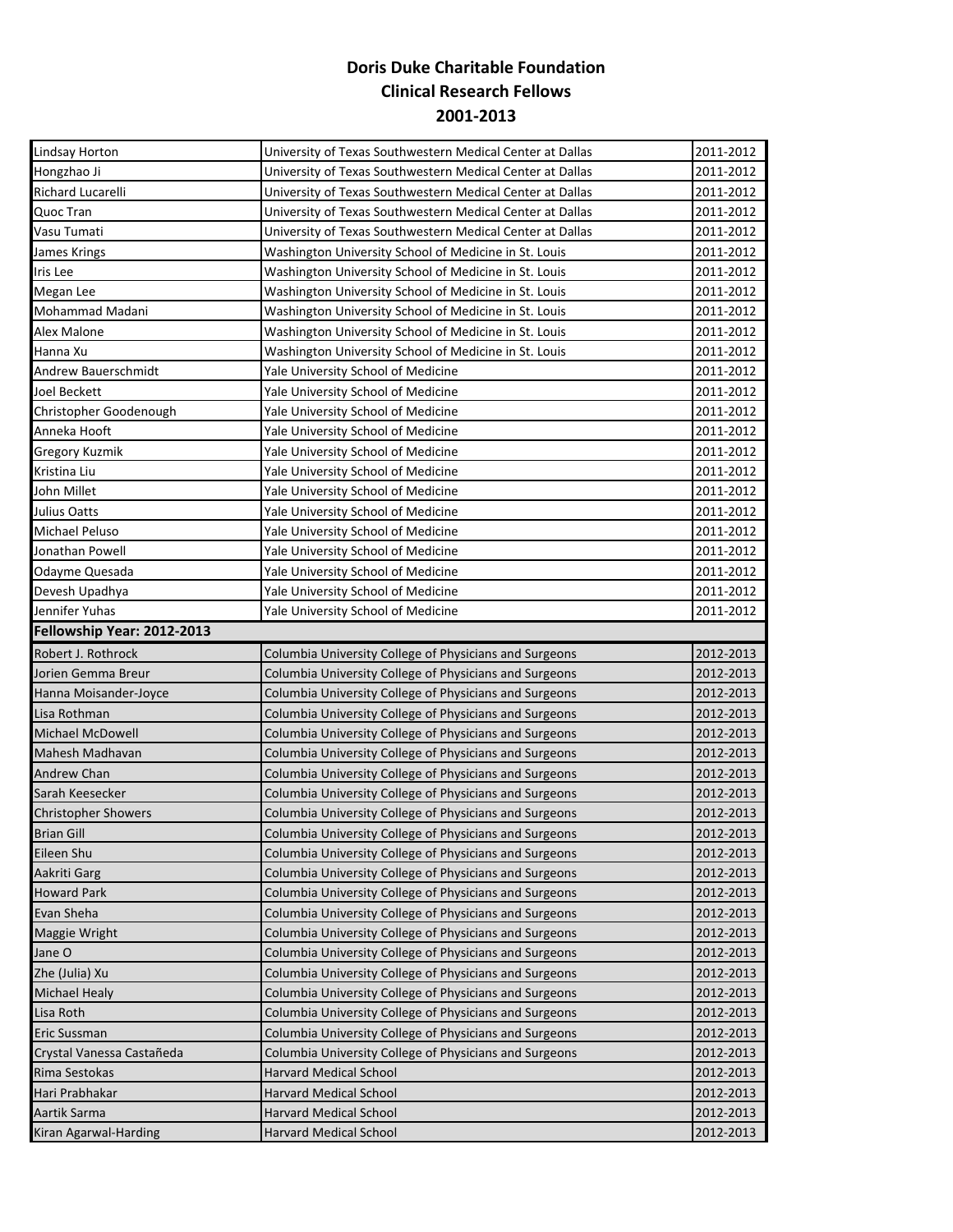| Roshan Sethi               | <b>Harvard Medical School</b>                                  | 2012-2013 |
|----------------------------|----------------------------------------------------------------|-----------|
| Gabrielle M Paci           | Harvard Medical School                                         | 2012-2013 |
| Anne Beckett               | <b>Harvard Medical School</b>                                  | 2012-2013 |
| Michael Lin                | Johns Hopkins School of Medicine                               | 2012-2013 |
| Yarden Fraiman             | Johns Hopkins School of Medicine                               | 2012-2013 |
| Justin Bellamy             | Johns Hopkins School of Medicine                               | 2012-2013 |
| Sarah Nicholas             | Johns Hopkins School of Medicine                               | 2012-2013 |
| Jamie Brown                | Johns Hopkins School of Medicine                               | 2012-2013 |
| Benjamin Kelemen           | Johns Hopkins School of Medicine                               | 2012-2013 |
| Lily Li                    | Mount Sinai School of Medicine                                 | 2012-2013 |
| Elinor Zhou                | Mount Sinai School of Medicine                                 | 2012-2013 |
| H. Cindy Ko                | Mount Sinai School of Medicine                                 | 2012-2013 |
| Laura Chappell-Campbell    | Mount Sinai School of Medicine                                 | 2012-2013 |
| Miguel A. Yaport           | Mount Sinai School of Medicine                                 | 2012-2013 |
| Julia Paris                | Mount Sinai School of Medicine                                 | 2012-2013 |
| Benjamin Kann              | Mount Sinai School of Medicine                                 | 2012-2013 |
| Monique Roberts            | Mount Sinai School of Medicine                                 | 2012-2013 |
| Katie Roza                 | Mount Sinai School of Medicine                                 | 2012-2013 |
| <b>Matthew Hirschtritt</b> | University of California San Francisco School of Medicine      | 2012-2013 |
| Joelle Rosser              | University of California San Francisco School of Medicine      | 2012-2013 |
| Gelareh Homayounfar        | University of California San Francisco School of Medicine      | 2012-2013 |
| Mackenzie Wehner           | University of California San Francisco School of Medicine      | 2012-2013 |
| Matt Hickey                | University of California San Francisco School of Medicine      | 2012-2013 |
| Nazlee Navabi              | University of California San Francisco School of Medicine      | 2012-2013 |
| Bryan lorgulescu           | University of California San Francisco School of Medicine      | 2012-2013 |
| Linda J. Zhu               | University of Iowa College of Medicine                         | 2012-2013 |
| <b>Audrey Leung</b>        | University of Iowa College of Medicine                         | 2012-2013 |
| Michael Marquardt          | University of Iowa College of Medicine                         | 2012-2013 |
| Samuel Schroeder           | University of Iowa College of Medicine                         | 2012-2013 |
| Hodad Naderi               | University of Iowa College of Medicine                         | 2012-2013 |
| Heather Holahan            | University of Iowa College of Medicine                         | 2012-2013 |
| Rohan Mathur               | University of Iowa College of Medicine                         | 2012-2013 |
| Denise McCulloch           | University of North Carolina at Chapel Hill School of Medicine | 2012-2013 |
| Kyle Huynh                 | University of North Carolina at Chapel Hill School of Medicine | 2012-2013 |
| Cedric Bien                | University of North Carolina at Chapel Hill School of Medicine | 2012-2013 |
| Alexandra Halevi           | University of North Carolina at Chapel Hill School of Medicine | 2012-2013 |
| <b>Shaily Pandey</b>       | University of North Carolina at Chapel Hill School of Medicine | 2012-2013 |
| Robert Taylor              | University of North Carolina at Chapel Hill School of Medicine | 2012-2013 |
| Kristyn Swan               | University of North Carolina at Chapel Hill School of Medicine | 2012-2013 |
| Malik Mossa-Basha          | University of North Carolina at Chapel Hill School of Medicine | 2012-2013 |
| Rula Green Gladden         | University of North Carolina at Chapel Hill School of Medicine | 2012-2013 |
| Mathew Thomas              | University of University of Pennsylvania School of Medicine    | 2012-2013 |
| J. Thomas Paliga           | University of University of Pennsylvania School of Medicine    | 2012-2013 |
| Martha Tesfalul            | University of University of Pennsylvania School of Medicine    | 2012-2013 |
| <b>Sunny Tang</b>          | University of University of Pennsylvania School of Medicine    | 2012-2013 |
| Kate Riva                  | University of University of Pennsylvania School of Medicine    | 2012-2013 |
| Charlotte Lawson           | University of University of Pennsylvania School of Medicine    | 2012-2013 |
| Katie Auriemma             | University of University of Pennsylvania School of Medicine    | 2012-2013 |
| Rebecca Davis              | University of University of Pennsylvania School of Medicine    | 2012-2013 |
| Kathryn Zagrabbe           | University of University of Pennsylvania School of Medicine    | 2012-2013 |